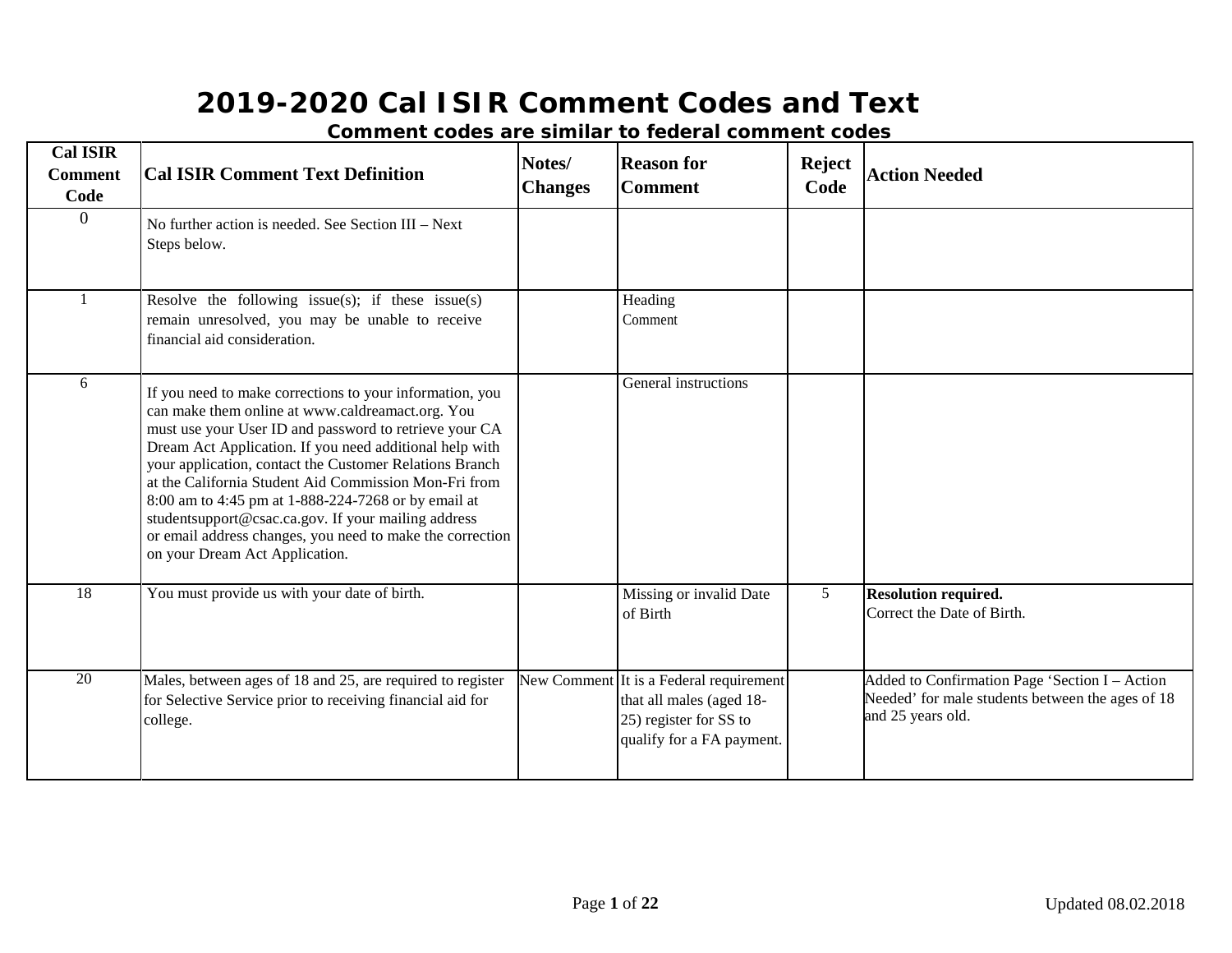| <b>Cal ISIR</b><br><b>Comment</b><br>Code | <b>Cal ISIR Comment Text Definition</b>                                                                                                                                                                                                                                                                                                                    | Notes/<br><b>Changes</b> | <b>Reason for</b><br><b>Comment</b>                                                                   | <b>Reject</b><br>Code | <b>Action Needed</b>                                                                                                    |
|-------------------------------------------|------------------------------------------------------------------------------------------------------------------------------------------------------------------------------------------------------------------------------------------------------------------------------------------------------------------------------------------------------------|--------------------------|-------------------------------------------------------------------------------------------------------|-----------------------|-------------------------------------------------------------------------------------------------------------------------|
| $\overline{23}$                           | Filler                                                                                                                                                                                                                                                                                                                                                     |                          |                                                                                                       |                       |                                                                                                                         |
| $\overline{30}$                           | Filler                                                                                                                                                                                                                                                                                                                                                     |                          |                                                                                                       |                       |                                                                                                                         |
| $\overline{31}$                           | Filler                                                                                                                                                                                                                                                                                                                                                     |                          |                                                                                                       |                       |                                                                                                                         |
| $\overline{45}$                           | You reported a Social Security Number (SSN) or<br>Individual Taxpayer Identification Number (ITIN) for<br>both parent 1 and parent 2 but also reported that their<br>marital status is not married.<br>You should only report the SSN or ITIN for the parent or<br>stepparent whose financial information is reported on your<br>CA Dream Act Application. |                          | Parent's marital status is<br>not married and SSNs are<br>provided for both parent<br>1 and parent 2. |                       | No resolution required.<br>Either correct parent marital status or eliminate the<br>appropriate parent SSN information. |
| 47                                        | There are issues with your CA Dream Act Application that<br>need to be resolved before your eligibility can be<br>determined. Be sure to read all the comment codes listed<br>on this page, review your application and make any<br>necessary corrections to your CA Dream Act Application.                                                                |                          | Dependent rejected<br>record general<br>instructions                                                  |                       |                                                                                                                         |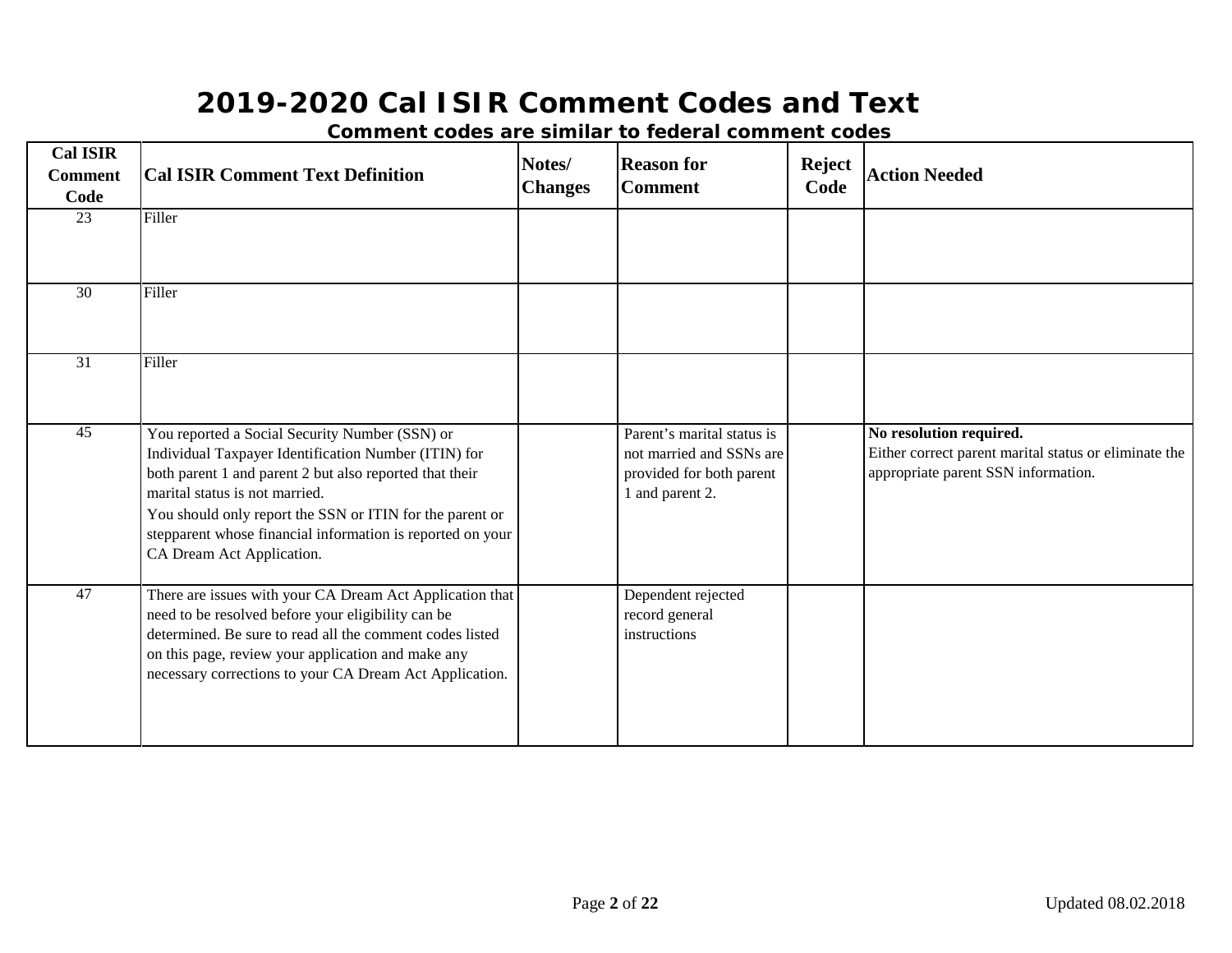| <b>Cal ISIR</b><br><b>Comment</b><br>Code | <b>Cal ISIR Comment Text Definition</b>                                                                                                                                                                                                                                                        | Notes/<br><b>Changes</b>                              | <b>Reason for</b><br><b>Comment</b>                                                                                                                        | <b>Reject</b><br>Code | <b>Action Needed</b>                                                                                                                                                                                                                                   |
|-------------------------------------------|------------------------------------------------------------------------------------------------------------------------------------------------------------------------------------------------------------------------------------------------------------------------------------------------|-------------------------------------------------------|------------------------------------------------------------------------------------------------------------------------------------------------------------|-----------------------|--------------------------------------------------------------------------------------------------------------------------------------------------------------------------------------------------------------------------------------------------------|
| 49                                        | You must report a valid Social Security Number (SSN) or<br>Individual Taxpayer Identification Number (ITIN), name,<br>and date of birth for parent 1 and parent 2. If your parent<br>does not have an SSN or ITIN, you must correct the<br>number to all zeroes.                               |                                                       | Match with SSA was not<br>conducted on either<br>parent Dependent student<br>and one of SSN, Last<br>Name, or Date of Birth is<br>missing for both parents | 9                     | <b>Resolution required.</b><br>Correct the SSN, name, and/or Date of Birth for<br>parent 1 and/or parent 2 to achieve a full match for<br>at least one parent.<br>If parents do not have an SSN, provide zeros or<br>confirm by re-entering the zeros. |
| 50                                        | There are issues with your CA Dream Act Application<br>that need to be resolved before your eligibility can be<br>determined. Be sure to read all the comment codes listed<br>on this page, review your application and make any<br>necessary corrections to your CA Dream Act<br>Application. |                                                       | Independent rejected<br>record general<br>instructions                                                                                                     |                       |                                                                                                                                                                                                                                                        |
| $\overline{57}$                           | Filler                                                                                                                                                                                                                                                                                         |                                                       |                                                                                                                                                            |                       |                                                                                                                                                                                                                                                        |
| 62                                        | You reported the date of your marital status to be after the<br>date you completed your application. You must report your<br>marital status as of the date you submit your application.<br>Please review the marital status questions and make the<br>necessary corrections.                   |                                                       | Student's marital status<br>date is greater than the<br>date the application was<br>signed                                                                 | $\overline{4}$        | <b>Resolution required.</b><br>If the Student's Marital Status Date is after the date<br>the application was originally signed, correct the<br>Student's Marital Status.                                                                               |
| 69                                        | Review your date of birth and either confirm the date you<br>have reported by re-entering it or make the necessary<br>correction.                                                                                                                                                              | Updated end<br>year reference<br>from 1943 to<br>1944 | Date of birth year<br>equals 1900<br>through<br>1944                                                                                                       | $\mathbf{A}$          | <b>Resolution required.</b><br>Confirm (re-enter the same value) or correct the<br>Date of Birth.                                                                                                                                                      |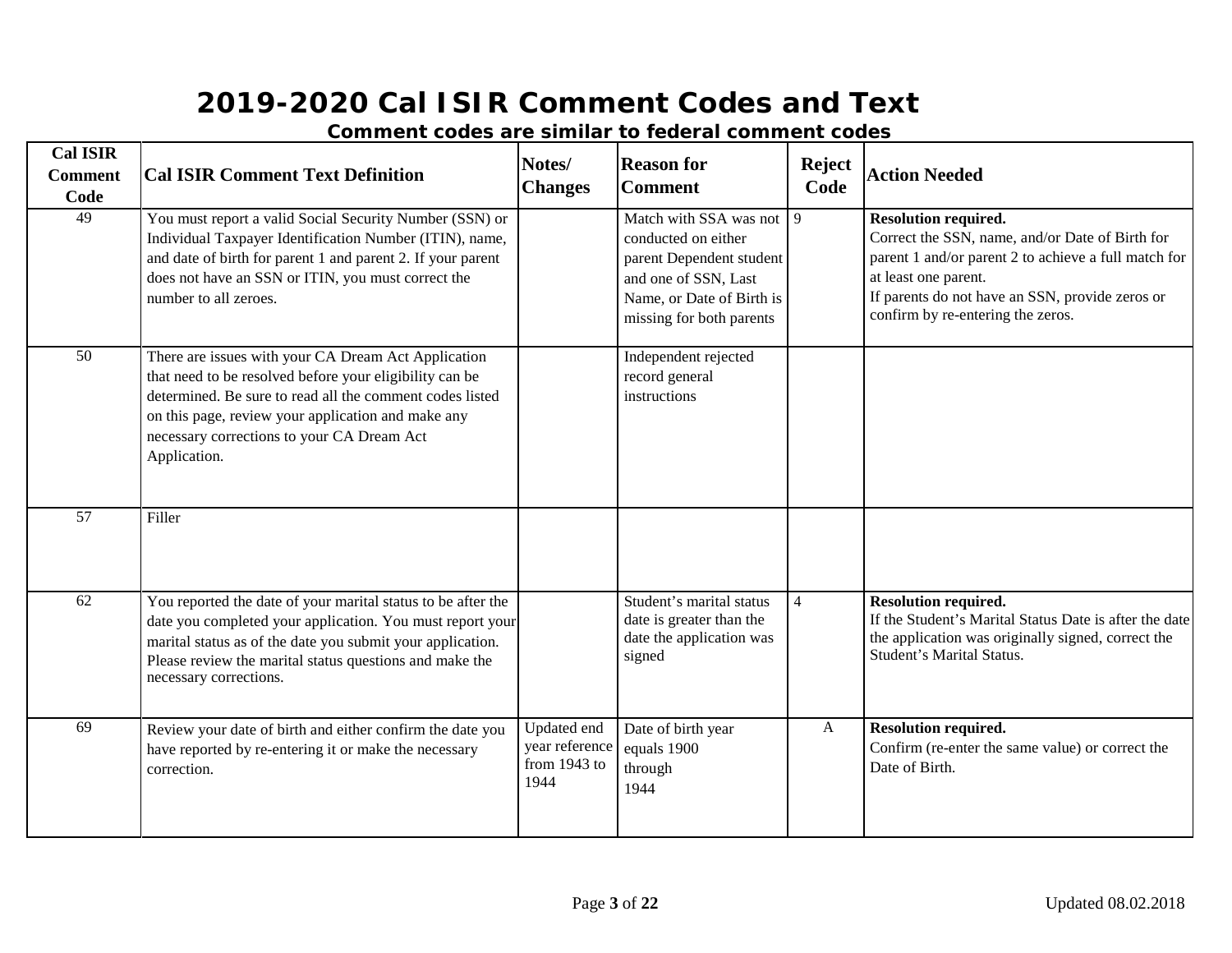| <b>Cal ISIR</b><br><b>Comment</b><br>Code | <b>Cal ISIR Comment Text Definition</b>                                                                                                                                                                                                                                                                                                                                                                                                                          | Notes/<br><b>Changes</b>                             | <b>Reason for</b><br><b>Comment</b>                                                                                                               | <b>Reject</b><br>Code | <b>Action Needed</b>                                                                                                                                                                                  |
|-------------------------------------------|------------------------------------------------------------------------------------------------------------------------------------------------------------------------------------------------------------------------------------------------------------------------------------------------------------------------------------------------------------------------------------------------------------------------------------------------------------------|------------------------------------------------------|---------------------------------------------------------------------------------------------------------------------------------------------------|-----------------------|-------------------------------------------------------------------------------------------------------------------------------------------------------------------------------------------------------|
| $\overline{70}$                           | You reported that you will either have a bachelor's degree<br>by July 1, 2019 or will be working on a degree beyond a<br>bachelor's degree. Graduate students are eligible for some<br>types of financial aid, but not for the state Cal Grant. If<br>you are a graduate student, check with your college<br>Financial Aid Office. If you are still pursuing your first<br>undergraduate degree, please go back and check your<br>answer on questions 29 and 30. | Updated<br>year<br>reference<br>from 2018 to<br>2019 | Graduate student                                                                                                                                  |                       | No resolution required.                                                                                                                                                                               |
| 72                                        | Review your date of birth and either confirm the date you<br>have reported by re-entering it or make the necessary<br>correction.                                                                                                                                                                                                                                                                                                                                | Updated<br>year<br>reference<br>from 2002 to<br>2003 | Independent student and<br>date of birth equals<br>09/01/2003 or greater,<br>and date of birth is not<br>equal to or greater than<br>current year | B                     | <b>Resolution required.</b><br>Confirm (re-enter the same value) or correct<br>the Date of Birth.                                                                                                     |
| $\overline{75}$                           | You should not update your marital status if your marital<br>status changes after you sign and submit your original<br>application. You should only change this item if you made<br>a mistake in reporting your correct marital status on your<br>original application.                                                                                                                                                                                          |                                                      | Student's marital status<br>corrected                                                                                                             |                       |                                                                                                                                                                                                       |
| 82                                        | We recently received an application with no name from<br>this address. The applicant must provide a full name on<br>the CA Dream Act Application.                                                                                                                                                                                                                                                                                                                |                                                      | Rejected for no name on<br>application                                                                                                            | 13                    | <b>Resolution required.</b><br>Provide the following:<br>Student's Last Name and/or Student's First Name<br>or confirm a blank First or Last Name field if the<br>student actually has only one name. |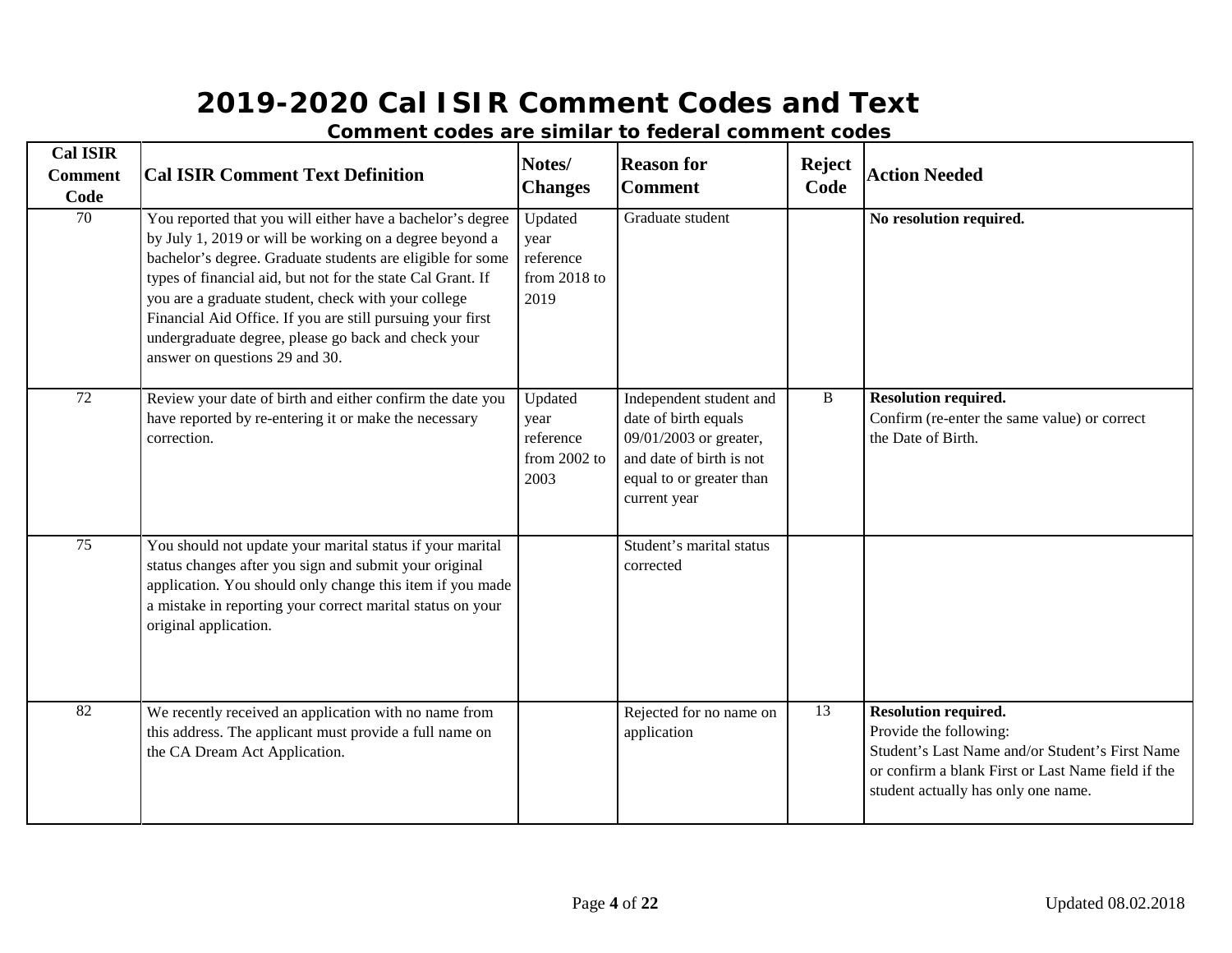| <b>Cal ISIR</b><br><b>Comment</b><br>Code | <b>Cal ISIR Comment Text Definition</b>                                                                                                                                                                                                                                                                                                                                                                                                                   | Notes/<br><b>Changes</b>                                       | <b>Reason for</b><br><b>Comment</b>                                                                                                  | <b>Reject</b><br>Code | <b>Action Needed</b>                                                                                                                                                             |
|-------------------------------------------|-----------------------------------------------------------------------------------------------------------------------------------------------------------------------------------------------------------------------------------------------------------------------------------------------------------------------------------------------------------------------------------------------------------------------------------------------------------|----------------------------------------------------------------|--------------------------------------------------------------------------------------------------------------------------------------|-----------------------|----------------------------------------------------------------------------------------------------------------------------------------------------------------------------------|
| 83                                        | You reported that your parent(s) did file or will file a<br>2017 income tax return but also reported that Parent 1<br>does not have a Social Security Number or Individual<br>Taxpayer Identification Number (ITIN). Please review<br>your answers and make any necessary corrections. To<br>confirm any entry on any application field, retype the<br>information in the field and save the application.<br>Then, re-sign the application and submit it. | Updated tax<br>year reference<br>from $2016$ to<br>2017        | Parent 1 SSN or ITIN<br>contains all zeroes and is<br>reported as a tax filer                                                        | $\mathbf{J}$          | <b>Resolution required.</b><br>Enter the parent 1 SSN or ITIN or confirm that<br>parent 1 does not have an SSN or ITIN by re-<br>entering all zeros.                             |
| 84                                        | You reported that your parent(s) did file or will file a<br>2017 income tax return but also reported that Parent 2<br>does not have a Social Security Number or Individual<br>Taxpayer Identification Number (ITIN). Please review<br>your answers and make any necessary corrections. To<br>confirm any entry on any application field, retype the<br>information in the field and save the application.<br>Then, re-sign the application and submit it. | <b>Updated</b> tax<br>year reference<br>from 2016 to<br>2017   | Parent 2 SSN or ITIN<br>contains all zeroes and<br>reported as a tax filer                                                           | K                     | <b>Resolution required.</b><br>Enter the parent 2 SSN or ITIN or confirm<br>that parent 2 does not have an SSN or ITIN<br>by re- entering all zeros.                             |
| 85                                        | We assumed your parent(s) did file or will file a 2017<br>income tax return. Please review this item. If you need to<br>make corrections, go now to the Corrections Tab or later<br>to www.caldreamact.org, open your application and make<br>the necessary corrections.                                                                                                                                                                                  | <b>Updated</b> tax<br>year reference<br>from 2016 to<br>2017   | Parents assumed tax filers<br>because AGI is positive<br>or negative value, tax<br>return status<br>is blank, and type of tax        |                       |                                                                                                                                                                                  |
| 87                                        | We assumed your parent(s) did not file and will not<br>file a 2017 income tax return. Please review this item.                                                                                                                                                                                                                                                                                                                                            | <b>Updated</b> tax<br>year reference<br>from $2016$ to<br>2017 | Parents assumed non-tax<br>filers because AGI is<br>blank or zero, tax return<br>status is blank, and type<br>of tax return is blank |                       |                                                                                                                                                                                  |
| 89                                        | Review your parents' marital status. If your parents are not<br>married, provide only the income for<br>the parent who supports you.                                                                                                                                                                                                                                                                                                                      |                                                                | Parents are reported as<br>unmarried but two<br>parental incomes are<br>reported                                                     | 11                    | <b>Resolution required.</b><br>Review and correct Parent's Marital Status or at<br>least one of the following fields: Parent 1 Income<br>from Work or Parent 2 Income From Work. |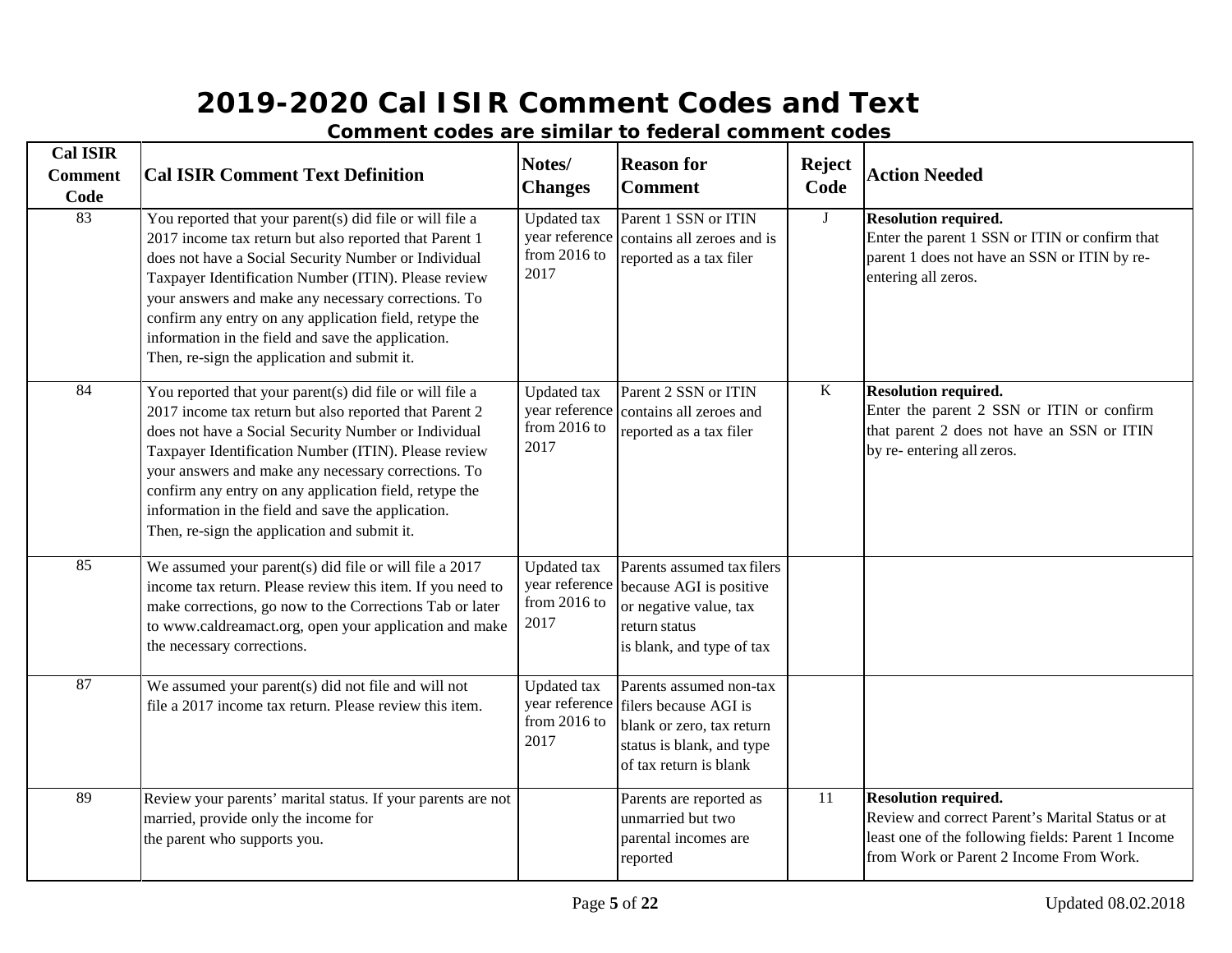| <b>Cal ISIR</b><br><b>Comment</b><br>Code | <b>Cal ISIR Comment Text Definition</b>                                                                                                                                                                                                                                                                                                                                                                                                                                                                                                                                                                           | Notes/<br><b>Changes</b> | <b>Reason for</b><br><b>Comment</b>               | <b>Reject</b><br>Code | <b>Action Needed</b> |
|-------------------------------------------|-------------------------------------------------------------------------------------------------------------------------------------------------------------------------------------------------------------------------------------------------------------------------------------------------------------------------------------------------------------------------------------------------------------------------------------------------------------------------------------------------------------------------------------------------------------------------------------------------------------------|--------------------------|---------------------------------------------------|-----------------------|----------------------|
| 91                                        | It appears you reported the same income amount for more<br>than one of your parent(s) income questions. Please check<br>the values for the question, "How much did you earn from<br>working" as well as the tax form related questions. The tax<br>form related questions can be viewed only by indicating<br>that your parents have or will file taxes on the Parent Tax<br>Information screen. If you inadvertently stated your parents<br>would file a tax return and entered that data, please remove<br>that data BEFORE you update the question stating your<br>parents actually did not file a tax return. |                          | Parents AGI and<br>Worksheet fields equal         |                       |                      |
| 92                                        | It appears you reported the same income amount for more<br>than one of your income questions. Please check the values<br>for these questions. The tax form related questions can be<br>viewed only by indicating that you have or will file taxes on<br>the student Tax Information screen. If you inadvertently<br>stated you would file a tax return and entered that data,<br>please remove that data BEFORE you update the question<br>stating you actually did not file a tax return.                                                                                                                        |                          | <b>Independent Student</b><br>income fields equal |                       |                      |
| 93                                        | It appears you reported the same income amount for more<br>than one of your income questions. Please check the values<br>for these questions. The tax form related questions can be<br>viewed only by indicating that you have or will file taxes on<br>the student Tax Information screen. If you inadvertently<br>stated you would file a tax return and entered that data,<br>please remove that data if you actually did not file a tax<br>return.                                                                                                                                                            |                          | Dependent Student<br>income fields equal          |                       |                      |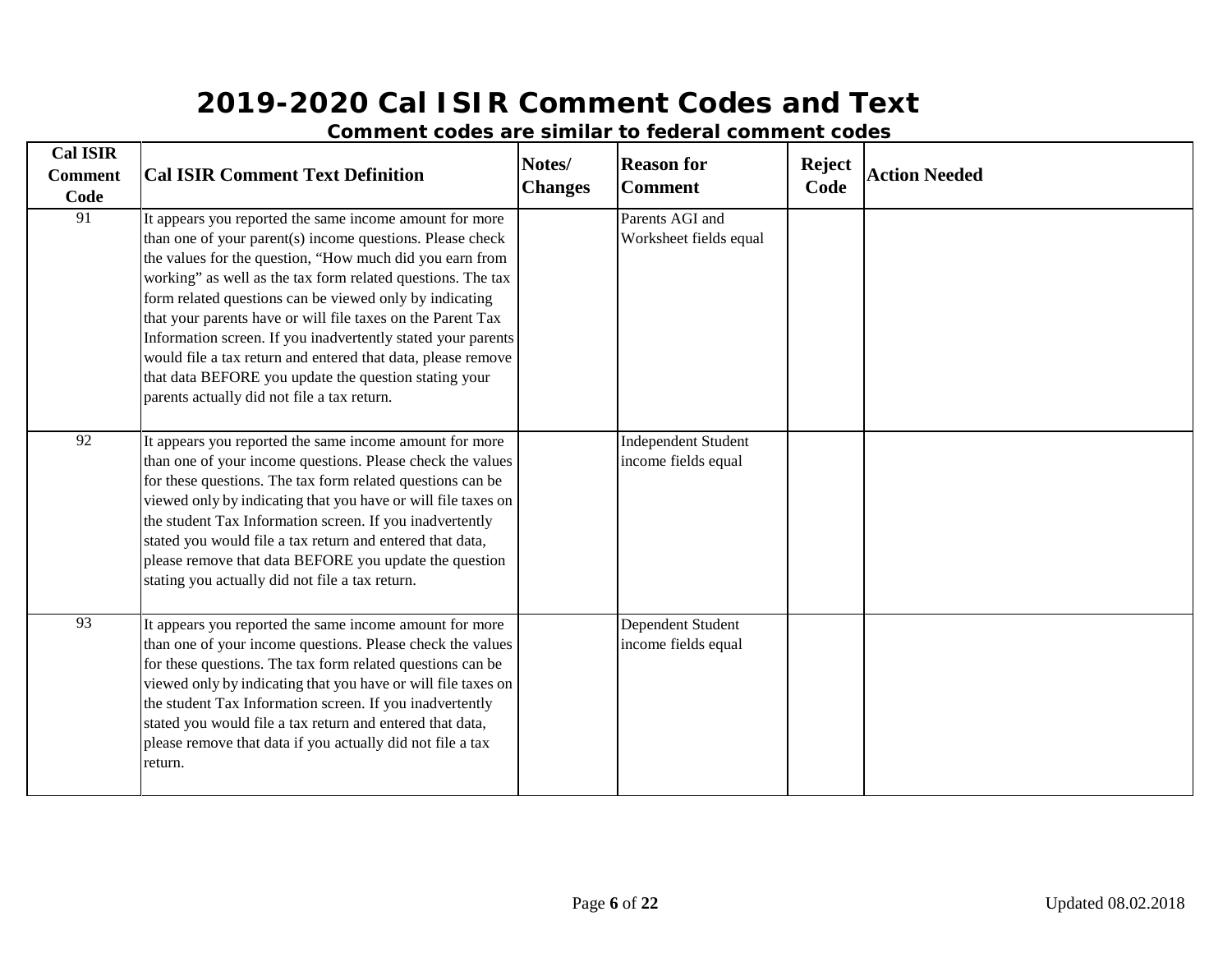| <b>Cal ISIR</b><br><b>Comment</b><br>Code | <b>Cal ISIR Comment Text Definition</b>                                                                                                                                                                                                                                                                                                                                                                                                                                                                                                        | Notes/<br><b>Changes</b>                                       | <b>Reason for</b><br><b>Comment</b>                                                                                                             | <b>Reject</b><br>Code | <b>Action Needed</b> |
|-------------------------------------------|------------------------------------------------------------------------------------------------------------------------------------------------------------------------------------------------------------------------------------------------------------------------------------------------------------------------------------------------------------------------------------------------------------------------------------------------------------------------------------------------------------------------------------------------|----------------------------------------------------------------|-------------------------------------------------------------------------------------------------------------------------------------------------|-----------------------|----------------------|
| $\overline{94}$                           | It appears you reported the same adjusted gross income<br>amount for you and your parent(s). Review your entries<br>and make any necessary corrections. The student and<br>parent tax form related questions can be viewed only by<br>indicating the student or parent have or will file taxes on<br>the student and parent Tax Information screens. If you<br>inadvertently stated you or your parents will file a tax<br>return and entered that data, please remove that data if you<br>or your parents actually did not file a tax return. |                                                                | Student AGI equal to<br>Parent AGI                                                                                                              |                       |                      |
| 95                                        | We assumed you did file or will file a 2017 income<br>tax return.                                                                                                                                                                                                                                                                                                                                                                                                                                                                              | <b>Updated</b> tax<br>year reference<br>from $2016$ to<br>2017 | Student assumed tax filer<br>because AGI is positive<br>or negative value, tax<br>return status is blank, and<br>type of tax return is<br>blank |                       |                      |
| 96                                        | You have reported the same amount for the Parent 1 and<br>Parent 2 income. Please review these items.                                                                                                                                                                                                                                                                                                                                                                                                                                          |                                                                | Parents Income and<br>Worksheet fields equal                                                                                                    |                       |                      |
| 97                                        | We assumed you did not file and will not file a 2017<br>income tax return. If this is not correct, please update<br>this item.                                                                                                                                                                                                                                                                                                                                                                                                                 | <b>Updated</b> tax<br>year reference<br>from $2016$ to<br>2017 | Student assumed non-tax<br>filer because AGI is blank<br>or zero, tax return status<br>is blank, and type of tax<br>return is blank             |                       |                      |
| 98                                        | You have reported the same amount for your income and<br>your spouse's income. Please review these items.                                                                                                                                                                                                                                                                                                                                                                                                                                      |                                                                | Student's income equal to<br>Spouse's income                                                                                                    |                       |                      |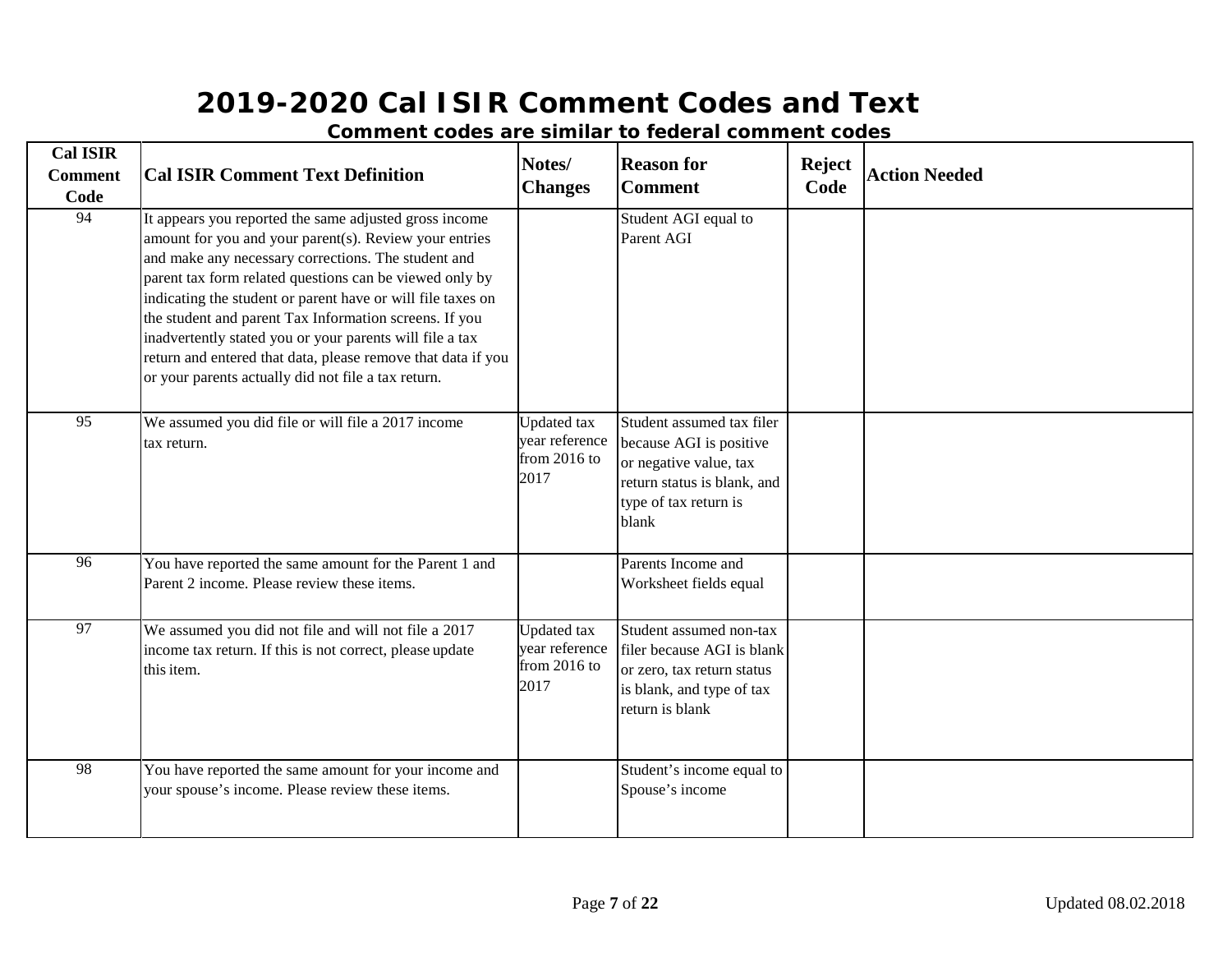| <b>Cal ISIR</b><br><b>Comment</b><br>Code | <b>Cal ISIR Comment Text Definition</b>                                                                                                                                                                                                                                                                                                                                                                                                                                                                                                                                                                                                                                                                                             | Notes/<br><b>Changes</b> | <b>Reason for</b><br><b>Comment</b>                                          | <b>Reject</b><br>Code | <b>Action Needed</b>                                                                                                                                                                                |
|-------------------------------------------|-------------------------------------------------------------------------------------------------------------------------------------------------------------------------------------------------------------------------------------------------------------------------------------------------------------------------------------------------------------------------------------------------------------------------------------------------------------------------------------------------------------------------------------------------------------------------------------------------------------------------------------------------------------------------------------------------------------------------------------|--------------------------|------------------------------------------------------------------------------|-----------------------|-----------------------------------------------------------------------------------------------------------------------------------------------------------------------------------------------------|
| 99                                        | Review your marital status. You should report income for a<br>spouse only if you were married and not separated as of the<br>date you signed and submitted your CA Dream Act<br>Application. Please note: if you were separated or divorced<br>as of the date you signed your CA Dream Act Application,<br>we will need only your income, even if a joint tax return<br>was filed.                                                                                                                                                                                                                                                                                                                                                  |                          | Independent student<br>reported as unmarried but<br>two incomes are reported | 11                    | <b>Resolution required.</b><br>Review and correct Student's Marital Status or at<br>least one of the following fields:<br>Student's Income Earned From Work or Spouse's<br>Income Earned From Work. |
| 106                                       | You have corrected information on your CA Dream Act<br>Application more than 10 times. Before submitting another<br>correction, contact your financial aid office for assistance.                                                                                                                                                                                                                                                                                                                                                                                                                                                                                                                                                   |                          | More than 10 transactions                                                    |                       |                                                                                                                                                                                                     |
| 108                                       | Your parent DID NOT sign your CA Dream Act<br>Application after you submitted it. At least one parent must<br>sign to complete the CA Dream Act Application. Your<br>parent can sign right now by clicking the green Parent<br>Signature button at the top of this page. If your parent will<br>sign at a later time, he/she can do so electronically at<br>www.caldreamact.org by clicking the "Provide Signature"<br>icon. For your parent to access your application and provide<br>his/her signature, your parent will also need to your CA<br>Dream Act ID# or DACA SSN, his/her name and date of<br>birth reported on the application. Each time you submit<br>corrections, your parent will have to re-sign the application. |                          | Missing parent signature<br>on Dream Act Application<br>or corrections.      | 15                    | Resolution required.<br>Signature correction must be made on the online<br>Dream Act Application or a printed signature page<br>and resubmitted to the Student Aid Commission.                      |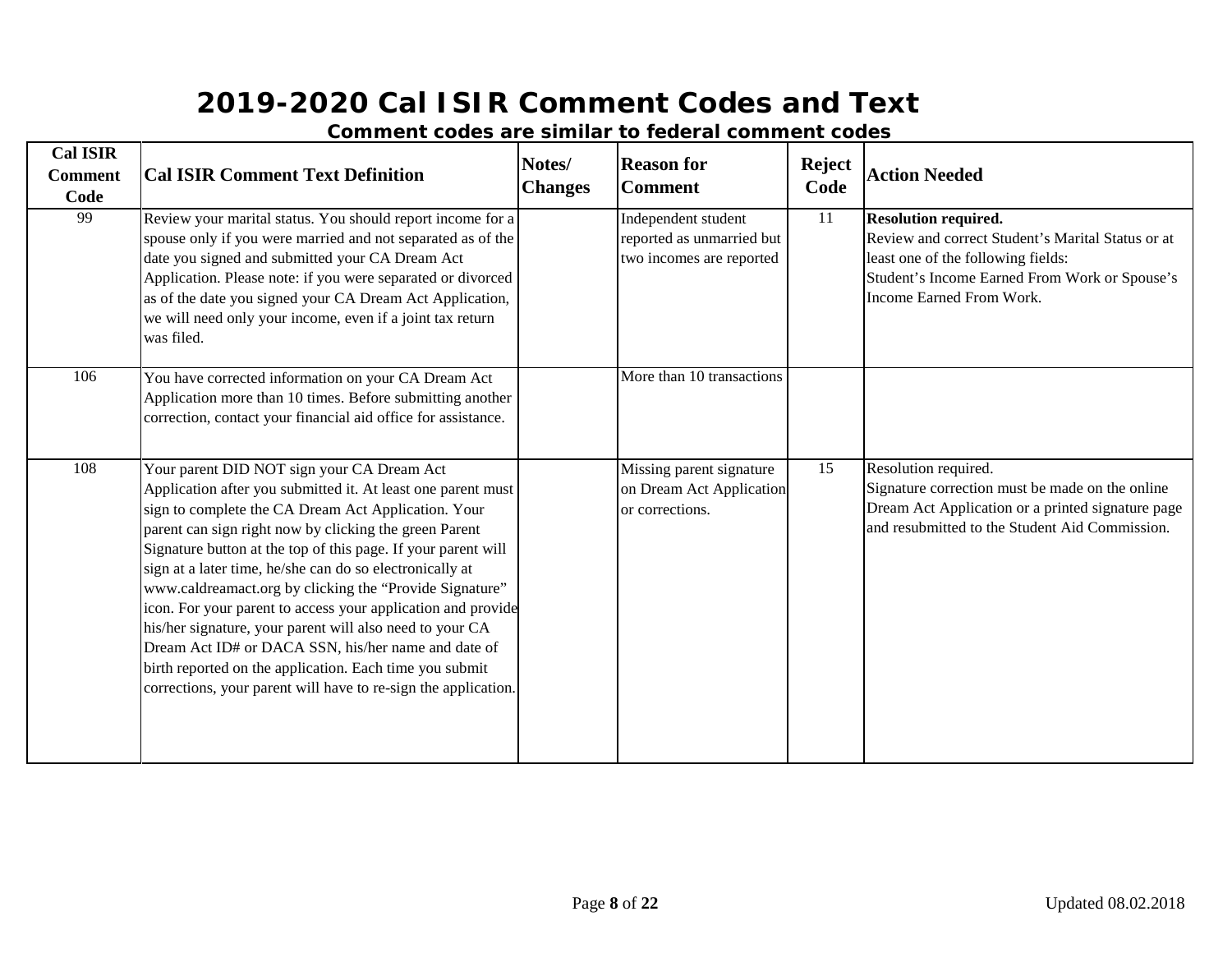| <b>Cal ISIR</b><br><b>Comment</b><br>Code | <b>Cal ISIR Comment Text Definition</b>                                                                                                                                                                                       | Notes/<br><b>Changes</b> | <b>Reason for</b><br><b>Comment</b>                                                               | <b>Reject</b><br>Code | <b>Action Needed</b>                                                                                                                                                                 |
|-------------------------------------------|-------------------------------------------------------------------------------------------------------------------------------------------------------------------------------------------------------------------------------|--------------------------|---------------------------------------------------------------------------------------------------|-----------------------|--------------------------------------------------------------------------------------------------------------------------------------------------------------------------------------|
| 110                                       | We have not received the signature page for your CA<br>Dream Act Application. You must sign and return a<br>signature page before we can determine your eligibility<br>for state student aid.                                 |                          | Missing student signature<br>on Web application                                                   | 16                    | <b>Resolution required.</b><br>Signature correction must be made on a printed<br>signature page and resubmitted to the Student Aid<br>Commission or can be corrected electronically. |
| 111                                       | The amount you reported for your parents' income tax is<br>equal to or greater than the amount you reported for their<br>adjusted gross income. Review questions 89 and 90 and<br>make the necessary corrections.             |                          | Parents' Taxes Paid is<br>greater than zero and<br>equal to or greater than<br><b>AGI</b>         | 12                    | <b>Resolution required.</b><br>Correct Parents' Taxes Paid or AGI.                                                                                                                   |
| 113                                       | We assumed the value for number in college based on your<br>parents' marital status and number of family members.<br>Your parents should not be included in the number in<br>college. Please review this item.                |                          | Parents' number in<br>college assumed to be less<br>than the number reported                      |                       |                                                                                                                                                                                      |
| 114                                       | The amount you reported for your income taxes is equal to<br>or greater than the amount you reported for your adjusted<br>gross income. Review these items and make the necessary<br>corrections.                             |                          | Independent Student and<br>Taxes Paid is greater than<br>zero and equal to or<br>greater than AGI | 3                     | <b>Resolution required.</b><br>Correct Student's Taxes Paid or AGI.                                                                                                                  |
| $\overline{117}$                          | We assumed certain information that is used to determine<br>eligibility for state financial aid. If our assumptions are<br>correct, do not change them. If they are incorrect, you need<br>to make the necessary corrections. |                          | Assumption made for one<br>or more fields                                                         |                       |                                                                                                                                                                                      |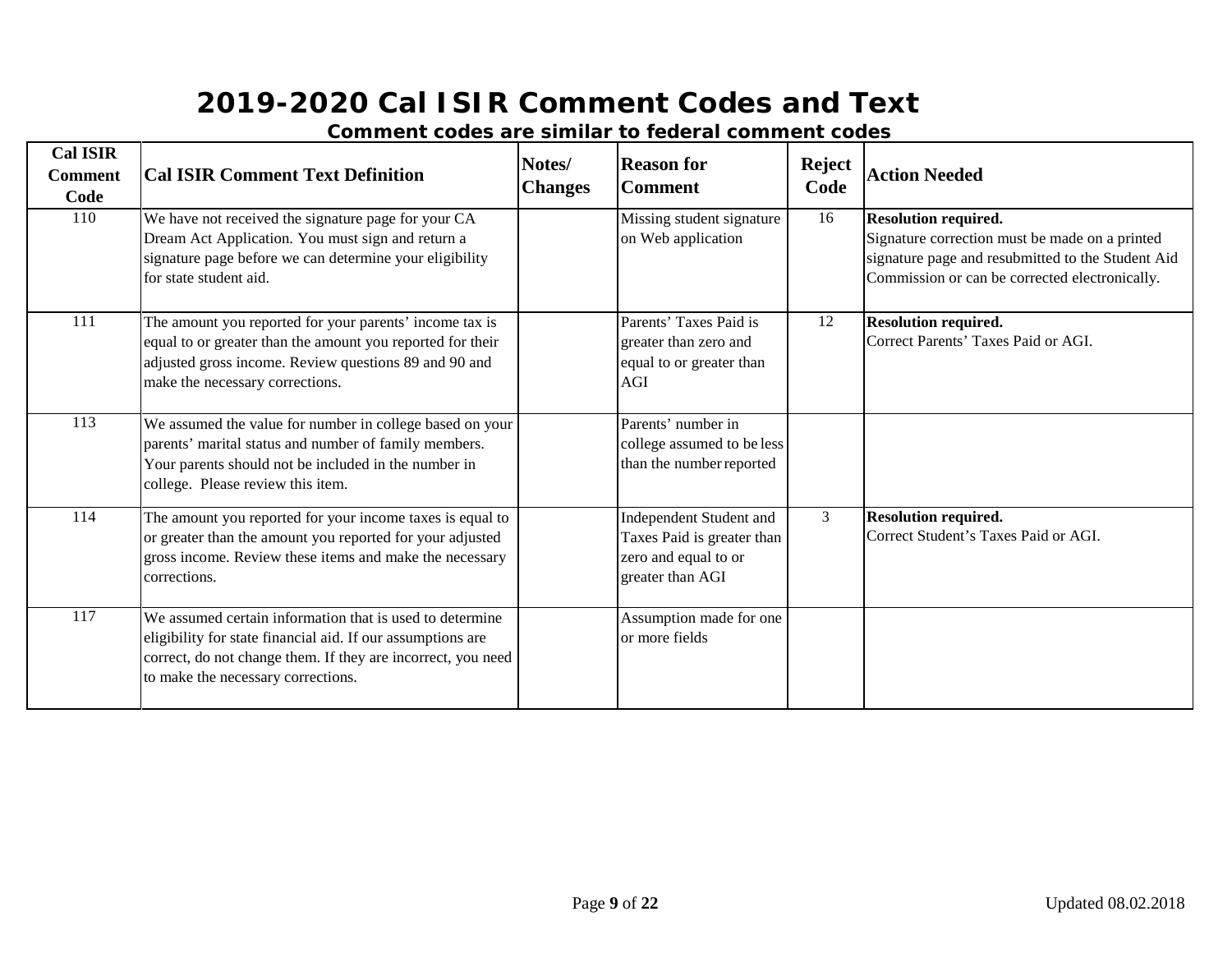| <b>Cal ISIR</b><br><b>Comment</b><br>Code | <b>Cal ISIR Comment Text Definition</b>                                                                                                                                                                                                                                                                                                                                                                                                                                                     | Notes/<br><b>Changes</b> | <b>Reason for</b><br><b>Comment</b>                                                      | <b>Reject</b><br>Code | <b>Action Needed</b>                                                                                                                                                                                                                                           |
|-------------------------------------------|---------------------------------------------------------------------------------------------------------------------------------------------------------------------------------------------------------------------------------------------------------------------------------------------------------------------------------------------------------------------------------------------------------------------------------------------------------------------------------------------|--------------------------|------------------------------------------------------------------------------------------|-----------------------|----------------------------------------------------------------------------------------------------------------------------------------------------------------------------------------------------------------------------------------------------------------|
| $\overline{119}$                          | You corrected the date of your marital status to be after the<br>date you submitted your application. Your marital status<br>should only be changed if it was reported incorrectly on<br>the date the CA Dream Act Application was originally<br>submitted, or if a Financial Aid Administrator has<br>instructed you to update this information. Review your<br>marital status responses and make the necessary corrections<br>or contact your Financial Aid Administrator for assistance. |                          | Marital Status Date is<br>between the application<br>date and transaction date           | 21                    | <b>Resolution Required</b><br>Student should correct Student's Marital Status and<br>Marital Status Date and make the necessary<br>corrections or have the Financial Aid Administrator<br>set reject override 21.                                              |
| $\overline{121}$                          | It appears you have reported the same amount for your<br>parents' cash, savings, and checking accounts and your<br>parents' real estate/investment net worth. Review these<br>items and make the necessary corrections.                                                                                                                                                                                                                                                                     |                          | Parent asset fields equal                                                                |                       |                                                                                                                                                                                                                                                                |
| $\overline{122}$                          | It appears you have reported the same amount for your<br>cash, savings, and checking accounts and your real<br>estate/investment net worth. Review these items and make<br>the necessary corrections.                                                                                                                                                                                                                                                                                       |                          | Dependent student asset<br>fields equal                                                  |                       |                                                                                                                                                                                                                                                                |
| $\overline{123}$                          | It appears you have reported the same amount for your<br>cash, savings, and checking accounts and your real<br>estate/investment net worth. Review these items and make<br>the necessary corrections.                                                                                                                                                                                                                                                                                       |                          | Independent student asset<br>fields equal                                                |                       |                                                                                                                                                                                                                                                                |
| $\frac{126}{ }$                           | You reported that your parents will not file an income tax<br>return, but the amount you reported for your parents'<br>income appears to be over the minimum amount required<br>to file a tax return. Please review items 63, 84, 92 and 93<br>and make the necessary corrections.                                                                                                                                                                                                          |                          | A non-tax filer is<br>reporting an income that<br>is above the IRS filing<br>requirement | 20                    | <b>Resolution Required</b><br>Review and correct the appropriate set of data from<br>the following:<br>Student's Tax return completed status or student's<br>income<br>$\alpha$<br>Parents' tax return completed status or income for<br>parent 1 and parent 2 |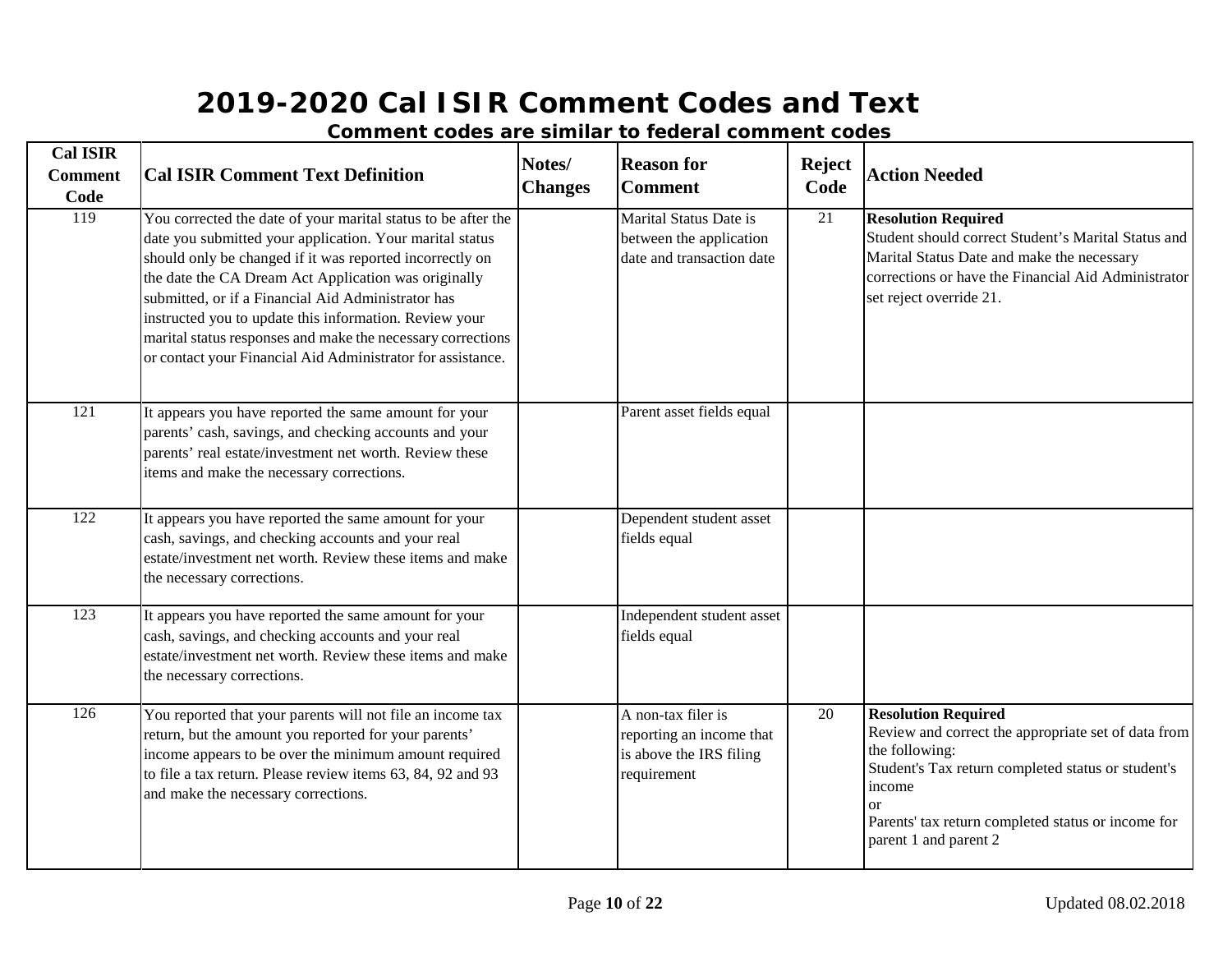| <b>Cal ISIR</b><br><b>Comment</b><br>Code | <b>Cal ISIR Comment Text Definition</b>                                                                                                                                                                                                                                                                   | Notes/<br><b>Changes</b>                                       | <b>Reason for</b><br><b>Comment</b>                                                      | <b>Reject</b><br>Code | <b>Action Needed</b>                                                                                                                                                 |
|-------------------------------------------|-----------------------------------------------------------------------------------------------------------------------------------------------------------------------------------------------------------------------------------------------------------------------------------------------------------|----------------------------------------------------------------|------------------------------------------------------------------------------------------|-----------------------|----------------------------------------------------------------------------------------------------------------------------------------------------------------------|
| 128                                       | It is too late for you to make corrections or give us any<br>more information for the 2019-20 year. We must have your references<br>corrected application no later than June 28, 2020. If it is<br>later than June 28, 2020, you must contact your financial<br>aid office for assistance.                | Updated year                                                   |                                                                                          |                       |                                                                                                                                                                      |
| 129                                       | You must provide all of your parent(s)' income<br>information. If they do not have income in any category,<br>please enter zero (0).                                                                                                                                                                      |                                                                | Dependent student and<br>incomplete income<br>information provided                       | $\overline{2}$        | Resolution required.<br>Provide Student and Spouse (if married) Taxed and<br>Untaxed Income.                                                                         |
| 130                                       | You must provide all of your income information. If you<br>do not have income in any category, please enter zero (0).                                                                                                                                                                                     |                                                                | Independent student and<br>incomplete income<br>information provided                     | 2                     | Resolution required.<br>Provide Parents' Taxed and Untaxed<br>Income.                                                                                                |
| 131                                       | You reported that you will not file an income tax return,<br>but the amount you reported for you (and your spouse's)<br>income appears to be over the minimum amount required<br>to file a tax return. Please review items 18, 32, 39, 40 and<br>99 and make the necessary corrections.                   |                                                                | A non-tax filer is<br>reporting an income<br>that is above the IRS<br>filing requirement | 20                    | If the student is independent, review and correct at<br>least one of the following:<br>Student's tax return completed status or income<br>for the student and spouse |
| 148                                       | We assumed the number in college should be one. Your<br>parents should not be included in the number in college.                                                                                                                                                                                          |                                                                | Parents' number in<br>college assumed to be less<br>than the number reported.            |                       |                                                                                                                                                                      |
| 149                                       | Based on the information we have on record for you, your<br>Expected Family Contribution (EFC) is <efc>. You may<br/>be eligible to receive state financial aid. Your school will<br/>use your EFC to determine your financial aid eligibility for Application<br/>state campus based financial aid</efc> | Comment text<br>is printed on<br>the Dream Act<br>Confirmation |                                                                                          |                       |                                                                                                                                                                      |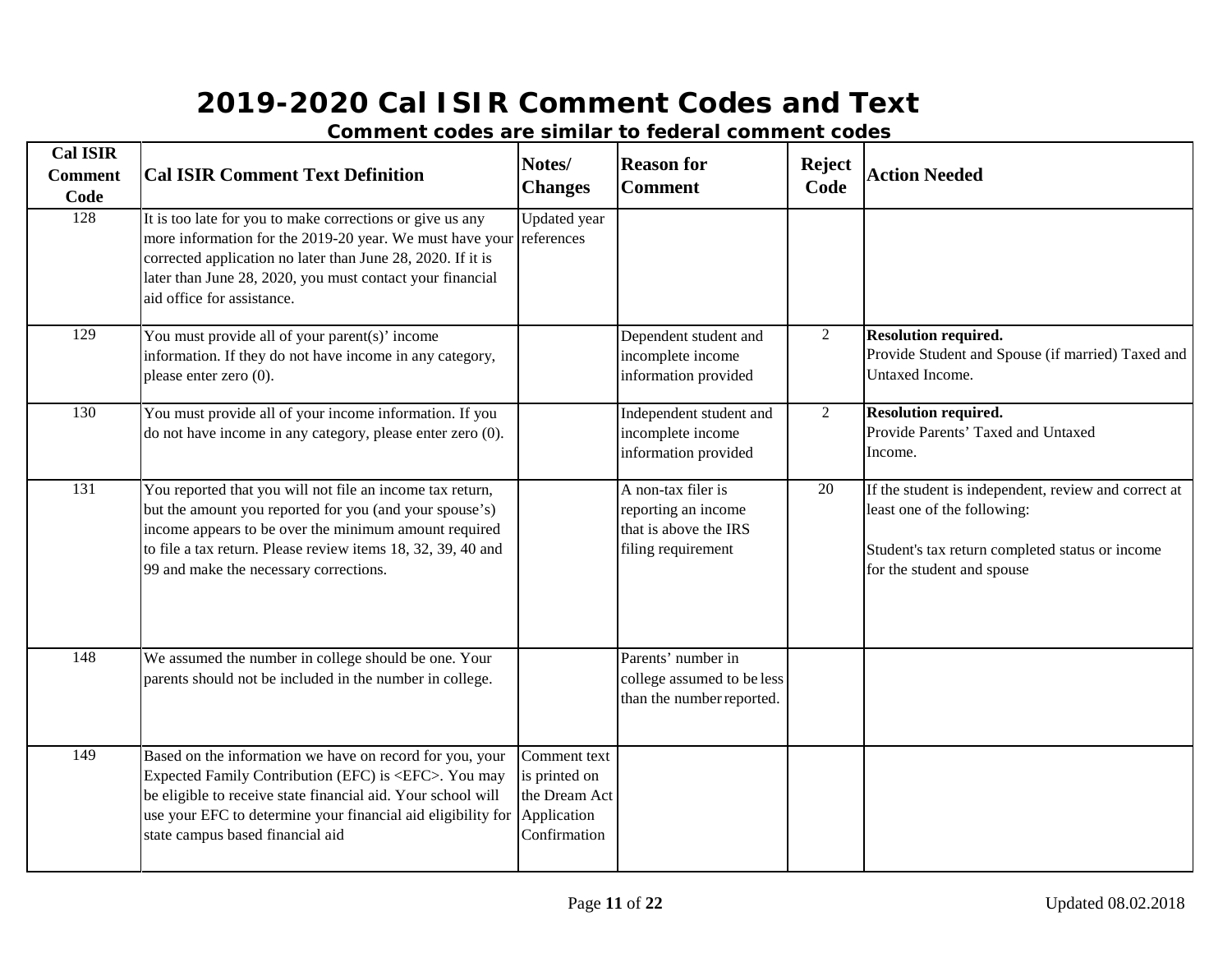| <b>Cal ISIR</b><br><b>Comment</b><br>Code | <b>Cal ISIR Comment Text Definition</b>                                                                                     | Notes/<br><b>Changes</b> | <b>Reason for</b><br><b>Comment</b>                                                                                                                                                                                                                                                                                                                | <b>Reject</b><br>Code | <b>Action Needed</b>                                                                                                                                                                             |
|-------------------------------------------|-----------------------------------------------------------------------------------------------------------------------------|--------------------------|----------------------------------------------------------------------------------------------------------------------------------------------------------------------------------------------------------------------------------------------------------------------------------------------------------------------------------------------------|-----------------------|--------------------------------------------------------------------------------------------------------------------------------------------------------------------------------------------------|
| 150                                       | You must provide asset information for you and your<br>parent(s). Review these items and make the necessary<br>corrections. |                          | Dependent student did not<br>meet Simplified Needs<br>Test criteria and<br>supplemental asset data<br>left blank<br>If the student is<br>dependent, the response<br>can be blank only if the<br>student meets the<br>simplified needs test or<br>qualifies for an automatic<br>zero Expected Family<br>Contribution (EFC)                          | 1                     | <b>Resolution required.</b><br>Provide the following: Parents' Cash, Savings, and<br>Checking; Parents' Real Estate/Investment Net<br>Worth and Parents' Business/Investment Farm Net<br>Worth.  |
| 151                                       | You must provide your asset information. Review these<br>items and make the necessary corrections.                          |                          | Independent student did<br>not meet Simplified<br>Needs Test (SNT)<br>criteria, SNT not met and<br>supplemental asset data<br>left blank<br>If the student is<br>independent the response<br>can be blank only if the<br>student meets the<br>simplified needs test or<br>qualifies for an automatic<br>zero Expected Family<br>Contribution (EFC) |                       | <b>Resolution required.</b><br>Provide the following:<br>Student's Cash, Savings and Checking; Student's<br>Real Estate/Investment Net Worth and Student's<br>Business/Investment Farm NetWorth. |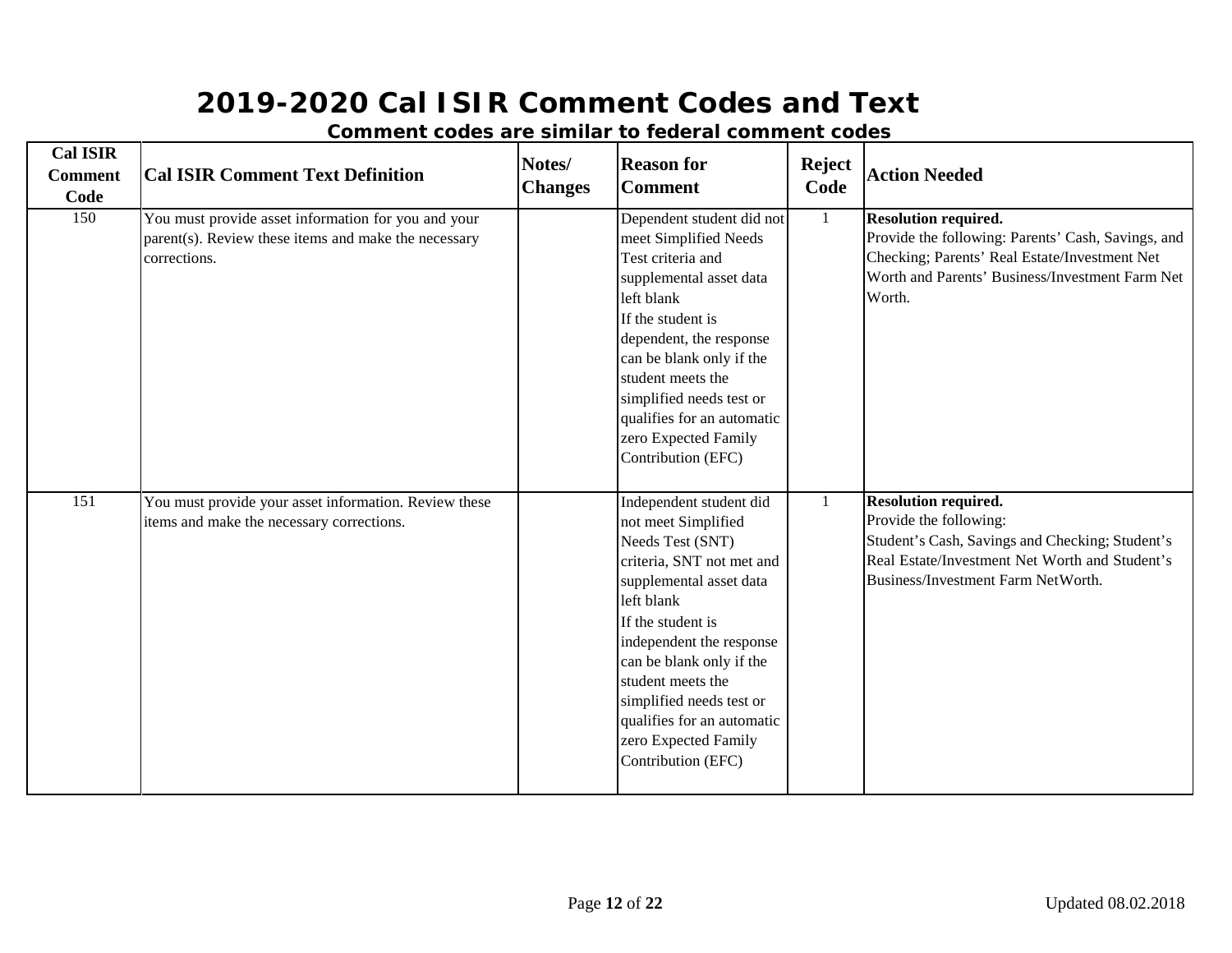| <b>Cal ISIR</b><br><b>Comment</b><br>Code | <b>Cal ISIR Comment Text Definition</b>                                                                                                                                                                                  | Notes/<br><b>Changes</b> | <b>Reason for</b><br><b>Comment</b>                                                                                                                                     | <b>Reject</b><br>Code | <b>Action Needed</b>                                                                                                 |
|-------------------------------------------|--------------------------------------------------------------------------------------------------------------------------------------------------------------------------------------------------------------------------|--------------------------|-------------------------------------------------------------------------------------------------------------------------------------------------------------------------|-----------------------|----------------------------------------------------------------------------------------------------------------------|
| 152                                       | The amount you reported for your income tax is equal to or<br>greater than the amount you reported for your adjusted<br>gross income. Review questions 36 and 37 and make the<br>necessary corrections.                  |                          | Dependent Student and<br>Taxes Paid is greater than<br>zero and equal to or<br>greater than AGI                                                                         | 3 <sup>7</sup>        | <b>Resolution required.</b><br>Correct or confirm (re-enter the same value)<br>Student's Taxes Paid or AGI.          |
| 153                                       | The amount you reported for your income tax appears to be<br>over the allowable amount based on what you reported for<br>your adjusted gross income. Review these items and make<br>the necessary corrections.           |                          | Dependent student's<br>Taxes Paid is greater than<br>zero, and greater than or<br>equal to a fixed<br>percentage of the AGI,<br>but not equal to or<br>greater than AGI | G                     | <b>Resolution required.</b><br>Confirm (re-enter the same value) or correct Taxes<br>Paid and Adjusted Gross Income. |
| 154                                       | The amount you reported for your parents' income tax<br>appears to be over the allowable amount based on what you<br>reported for their adjusted gross income. Review these<br>items and make the necessary corrections. |                          | Parent's Taxes Paid is<br>greater than zero and<br>greater than or equal to a<br>fixed percentage of the<br>AGI, but not equal to or<br>greater than AGI                | $\overline{C}$        | <b>Resolution required.</b><br>Confirm (re-enter the same value) or correct Taxes<br>Paid and Adjusted Gross Income. |
| 155                                       | The amount you reported for your income tax appears to be<br>over the allowable amount based on what you reported for<br>your adjusted gross income. Review these items and make<br>the necessary corrections.           |                          | Student's Taxes Paid is<br>greater than zero and<br>greater than or equal to a<br>fixed percentage of the<br>AGI, but not equal to or<br>greater than AGI               | $\mathcal{C}$         | <b>Resolution required.</b><br>Confirm (re-enter the same value) or correct Taxes<br>Paid and Adjusted Gross Income. |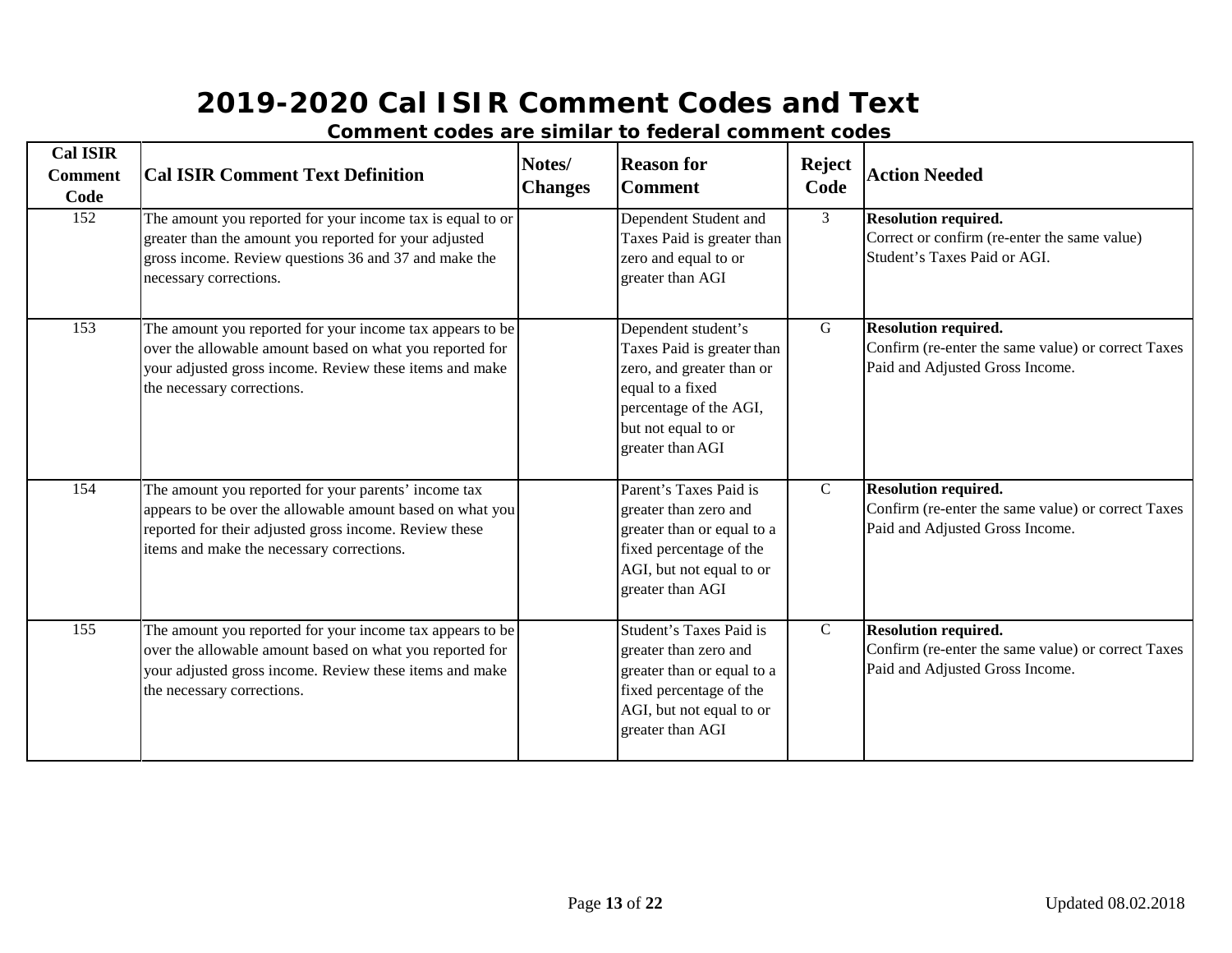| <b>Cal ISIR</b><br><b>Comment</b><br>Code | <b>Cal ISIR Comment Text Definition</b>                                                                                                                                                                                                                                                                                                                                                                                                                                                                                             | Notes/<br><b>Changes</b>                                    | <b>Reason for</b><br><b>Comment</b>                                                  | <b>Reject</b><br>Code | <b>Action Needed</b>                                                                                         |
|-------------------------------------------|-------------------------------------------------------------------------------------------------------------------------------------------------------------------------------------------------------------------------------------------------------------------------------------------------------------------------------------------------------------------------------------------------------------------------------------------------------------------------------------------------------------------------------------|-------------------------------------------------------------|--------------------------------------------------------------------------------------|-----------------------|--------------------------------------------------------------------------------------------------------------|
| 156                                       | If your parents have now completed a 2017 tax return, you<br>should correct your information to reflect the income and<br>tax information reported on their tax return. You may<br>make corrections to your information online at<br>www.caldreamact.org. If your parents have not yet<br>completed their tax return, but will be doing so, you must<br>correct this report to reflect the income and taxinformation<br>reported on their tax return once it is filed.                                                              | <b>Updated</b> year<br>reference from<br>2016 to 2017       | Parents' tax filing status is<br>will file                                           |                       |                                                                                                              |
| 157                                       | If you have now completed your 2017 tax return, you<br>should correct your information to reflect the income and<br>tax information reported on your tax return. You may make<br>corrections to your information online at<br>www.caldreamact.org. If you have not yet completed your<br>tax return, you must correct this report to reflect the<br>income and tax information reported on your tax return<br>once it is filed.                                                                                                     | Updated year<br>reference from is will file<br>2016 to 2017 | Student's tax filing status                                                          |                       |                                                                                                              |
| 164                                       | You reported that your parent(s) did file or will file a 2017<br>income tax return but also reported that Parent 1 and Parent<br>2 do not have Social Security Numbers (SSN) or<br>Individual Taxpayer Identification Numbers (ITIN). Please<br>review your answers and make any necessary corrections.<br>To confirm any entry on any application field, retype the<br>information in the field and save the application. Then,<br>resign the application and submit it. Your parent must also<br>sign and submit the application. | <b>Updated</b> year<br>reference from<br>2016 to 2017       | Comment is printed<br>instead of printing<br>comments 83 and<br>84 together          | J and K               | <b>Resolution required.</b>                                                                                  |
| 168                                       | You must provide answers for your parents' marital status<br>and number of family members.                                                                                                                                                                                                                                                                                                                                                                                                                                          |                                                             | Dependent student and<br>marital status and number<br>of family members are<br>blank | 10                    | Resolution required.<br>Review and correct Parents' Marital Status and<br>Parents' Number of Family Members. |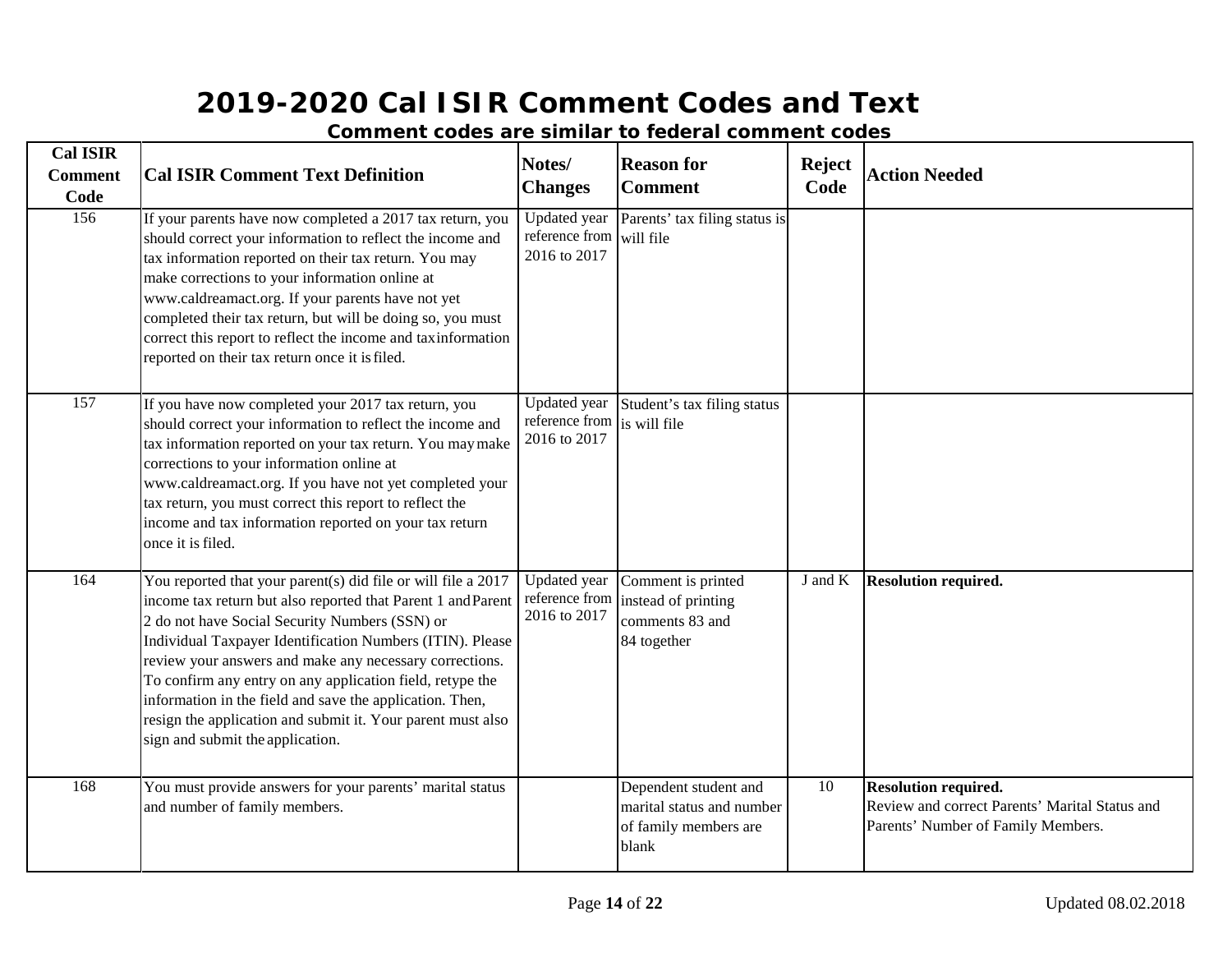| <b>Cal ISIR</b><br><b>Comment</b><br>Code | <b>Cal ISIR Comment Text Definition</b>                                                                                                                                                                                                                     | Notes/<br><b>Changes</b> | <b>Reason for</b><br><b>Comment</b>                                                              | <b>Reject</b><br>Code | <b>Action Needed</b>                                                                                                  |
|-------------------------------------------|-------------------------------------------------------------------------------------------------------------------------------------------------------------------------------------------------------------------------------------------------------------|--------------------------|--------------------------------------------------------------------------------------------------|-----------------------|-----------------------------------------------------------------------------------------------------------------------|
| 169                                       | You must provide answers for your marital status and<br>number of family members.                                                                                                                                                                           |                          | Independent student and<br>marital status and number<br>of family members are<br>blank           | 10                    | <b>Resolution required.</b><br>Review and correct Student's Marital Status and<br>Student's Number of Family Members. |
| 170                                       | Your CA Dream Act Application has been selected for a<br>review process called verification. Your school has the<br>authority to request copies of certain financial documents<br>from you and your parent(s).                                              |                          | Selected for verification,<br>dependent                                                          |                       |                                                                                                                       |
| 171                                       | Your CA Dream Act Application has been selected for a<br>review process called verification. Your school has the<br>authority to request copies of certain financial documents<br>from you (and your spouse).                                               |                          | Selected for verification,<br>independent                                                        |                       |                                                                                                                       |
| $\overline{175}$                          | You reported that you are married and have dependents<br>other than a spouse, but you also reported that your number<br>of family members is 2. These answers are inconsistent.<br>Please review these items and make the necessary<br>corrections.         |                          | Dependency, marital<br>status, and number of<br>family members<br>inconsistent                   |                       |                                                                                                                       |
| 176                                       | You reported that you do not have children or other legal<br>dependents, but you also reported that your number of<br>family members is greater than 2. These answers are<br>inconsistent. Please review these items and make the<br>necessary corrections. |                          | Dependency, legal<br>dependents and number of<br>family members<br>inconsistent                  |                       |                                                                                                                       |
| 177                                       | You reported that you are not married and do not have<br>children or other legal dependents, but you also reported<br>that your number of family members is 2. Please review<br>these items and make the necessary corrections.                             |                          | Dependency, legal<br>dependents, number of<br>family members, and<br>marital status inconsistent |                       |                                                                                                                       |
| 178                                       | Review the number of family members you have reported<br>and either confirm your answer by re-entering it or make<br>the necessary correction.                                                                                                              |                          | Dependent with large<br>number of family<br>members                                              | W                     | <b>Resolution required.</b><br>Confirm (re-enter the same value) or correct<br>Parents' Number of Family Members.     |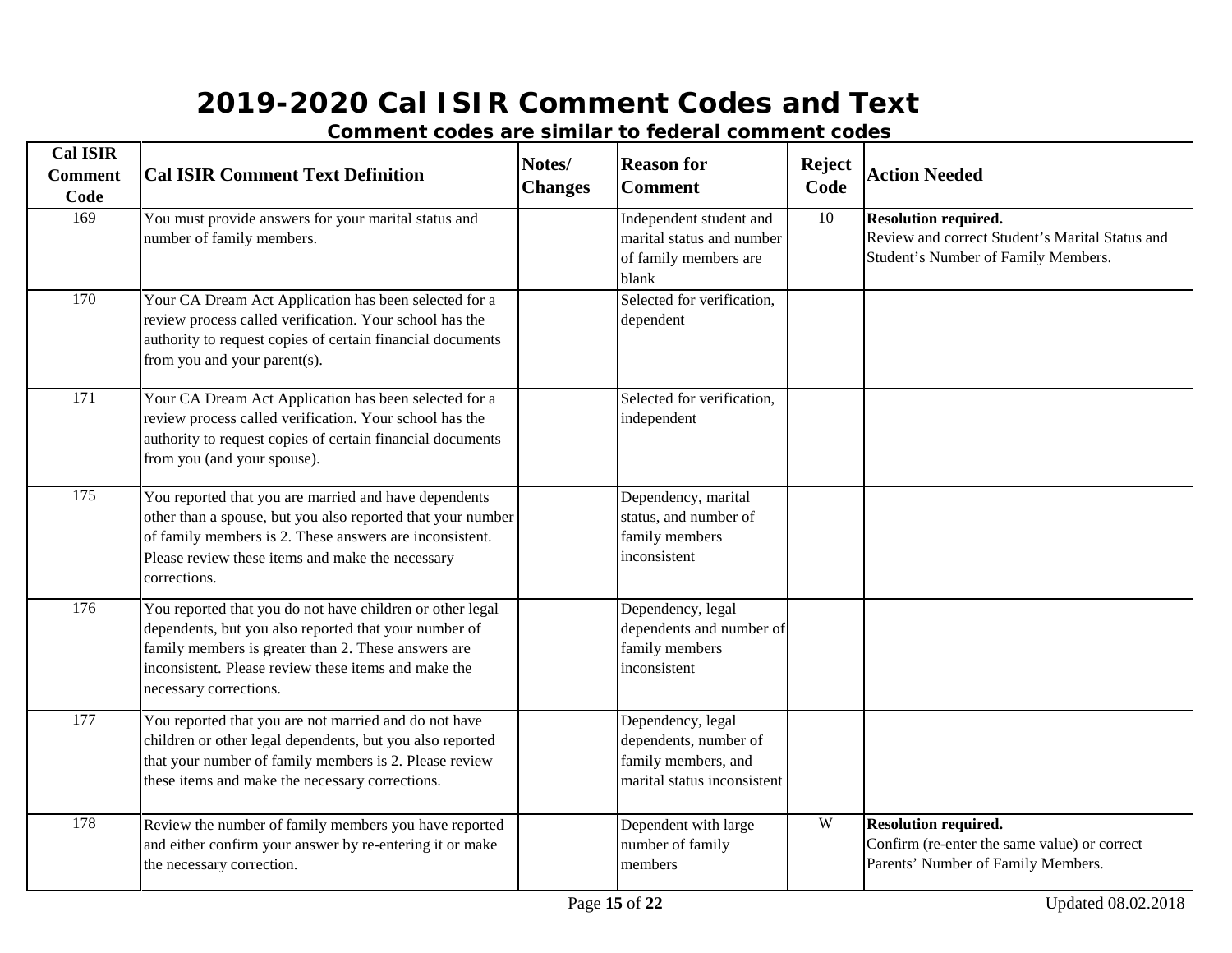| <b>Cal ISIR</b><br><b>Comment</b><br>Code | <b>Cal ISIR Comment Text Definition</b>                                                                                                                                                                                                                                                                                                                                                                                                                                                                                                                                     | Notes/<br><b>Changes</b>                                           | <b>Reason for</b><br><b>Comment</b>                                                        | <b>Reject</b><br>Code | <b>Action Needed</b>                                                                                           |
|-------------------------------------------|-----------------------------------------------------------------------------------------------------------------------------------------------------------------------------------------------------------------------------------------------------------------------------------------------------------------------------------------------------------------------------------------------------------------------------------------------------------------------------------------------------------------------------------------------------------------------------|--------------------------------------------------------------------|--------------------------------------------------------------------------------------------|-----------------------|----------------------------------------------------------------------------------------------------------------|
| 179                                       | Review the number of family members you have reported<br>and either confirm your answer by re-entering it or make<br>the necessary correction.                                                                                                                                                                                                                                                                                                                                                                                                                              |                                                                    | Independent with large<br>number of family<br>members                                      | W                     | Resolution required.<br>Confirm (re-enter the same value) or<br>correct Student's Number of Family<br>Members. |
| 273                                       | You changed the answer to your parents' income,<br>income taxes paid, or exemptions. If your parents have<br>completed their 2017 tax return, you should also change<br>the answer to the tax return question to indicate their tax<br>return has been completed.                                                                                                                                                                                                                                                                                                           | Updated year<br>reference<br>from $2016$ to<br>2017                | Parent<br>corrections to<br>tax<br>fields with estimated tax<br>return                     |                       |                                                                                                                |
| 274                                       | You changed the answer to your income, income taxes<br>paid, or exemptions. If you have completed your 2017<br>tax return, you should also change the answer to the tax<br>return question to indicate your tax return has been<br>completed.                                                                                                                                                                                                                                                                                                                               | Updated year<br>reference from<br>2016 to 2017                     | Student corrections to tax<br>fields with estimated tax<br>return                          |                       |                                                                                                                |
| $\overline{275}$                          |                                                                                                                                                                                                                                                                                                                                                                                                                                                                                                                                                                             |                                                                    | No longer used                                                                             |                       |                                                                                                                |
| 277                                       | Your parent was issued a State Student Aid PIN to sign<br>your 2019-2020 CA Dream Act Application. The PIN can<br>be requested by going to "Sign a Student Application" at<br>caldreamact.org. Your parent should not share the PIN<br>with anyone. Your parent must use the PIN to sign the<br>application again each time you make corrections to your<br>application. Your corrections will not process until your<br>parent signs and submits. Your parent will use the same<br>PIN each year that you renew your CA Dream Act<br>Application (as a dependent student). | Updated<br>year<br>reference<br>from 2018-<br>2019 to<br>2019-2020 | Parent PIN confirmed                                                                       |                       |                                                                                                                |
| 280                                       | Your college is responsible for verifying your AB 540<br>eligibility. Check with the college's Admissions Office<br>before the term starts.                                                                                                                                                                                                                                                                                                                                                                                                                                 |                                                                    | New Comment CSAC informing students<br>that their campus will<br>verify their eligibility. |                       | Added to Confirmation Page 'Section III - Next<br>Steps' for all applicants.                                   |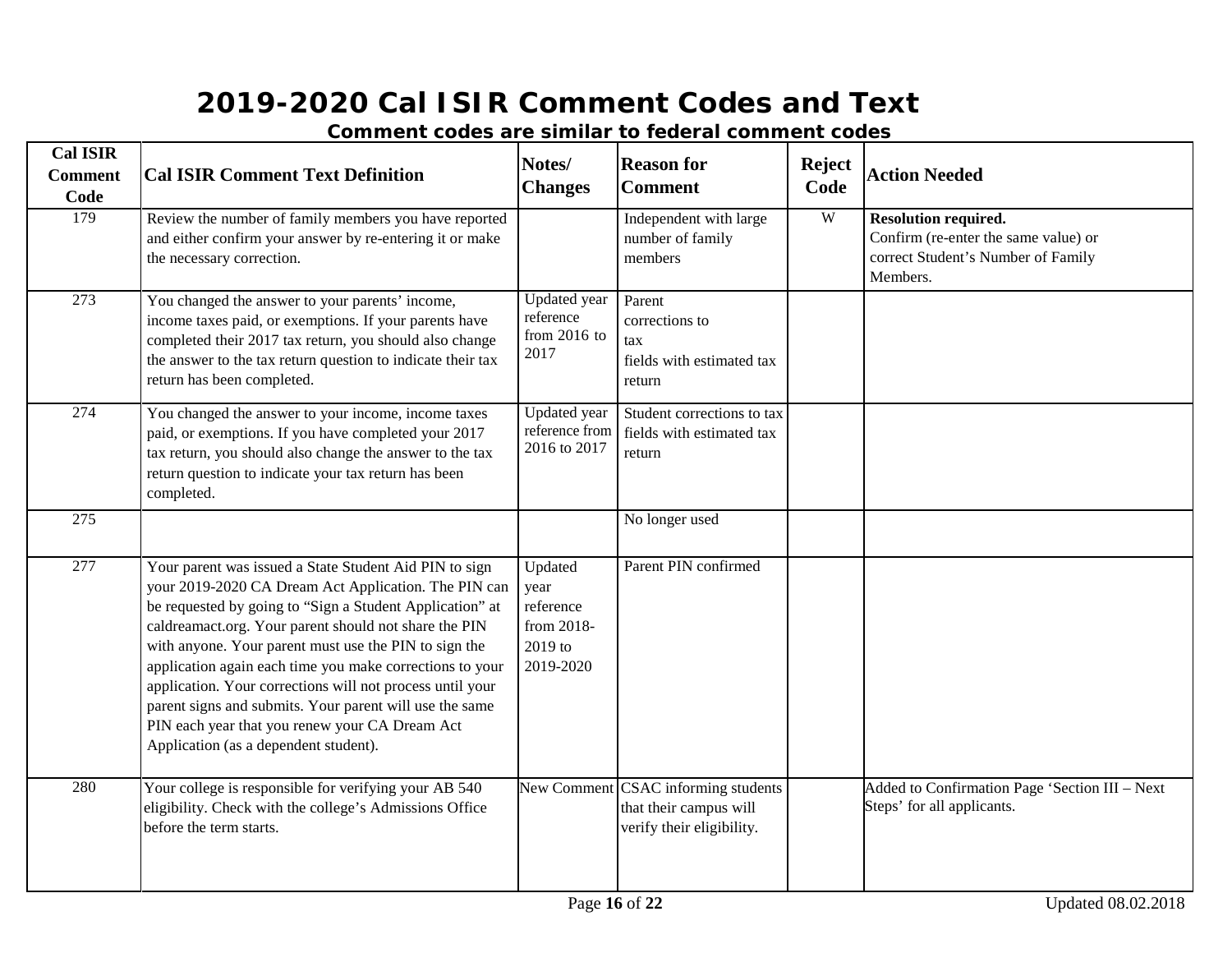| <b>Cal ISIR</b><br><b>Comment</b><br>Code | <b>Cal ISIR Comment Text Definition</b>                                                                                                                                                                                                                                                                                                                                                                                                                                                         | Notes/<br><b>Changes</b> | <b>Reason for</b><br><b>Comment</b>                   | <b>Reject</b><br>Code | <b>Action Needed</b> |
|-------------------------------------------|-------------------------------------------------------------------------------------------------------------------------------------------------------------------------------------------------------------------------------------------------------------------------------------------------------------------------------------------------------------------------------------------------------------------------------------------------------------------------------------------------|--------------------------|-------------------------------------------------------|-----------------------|----------------------|
| 286                                       | We assumed the total amount for your parents' income<br>deductions to be zero in order to calculate your eligibility<br>because the amounts you reported in your parent(s)<br>Additional Financial Information are high, based on the<br>other income amounts you reported. If our assumption is<br>correct, no further action is required. If it is incorrect, you<br>need to confirm your answers or make the necessary<br>corrections to your parent(s) Additional Financial<br>Information. |                          | Parents Worksheet A<br>Total assumed                  |                       |                      |
| 287                                       | We assumed the total amount for your income deductions<br>to be zero in order to calculate your eligibility because the<br>amounts you reported in your Additional Financial<br>Information are high, based on the other income amounts<br>you reported. If our assumption is correct, no further action<br>is required. If it is incorrect, you need to confirm your<br>answers or make the necessary corrections to your<br>Additional Financial Information.                                 |                          | Dependent student's<br>Worksheet A Total<br>assumed   |                       |                      |
| 288                                       | We assumed the total amount for your income deductions<br>to be zero in order to calculate your eligibility because the<br>amounts you reported in your Additional Financial<br>Information are high, based on the other income amounts<br>you reported. If our assumption is correct, no further action<br>is required. If it is incorrect, you need to confirm your<br>answers or make the necessary corrections to your<br>Additional Financial Information.                                 |                          | Independent student's<br>Worksheet A Total<br>assumed |                       |                      |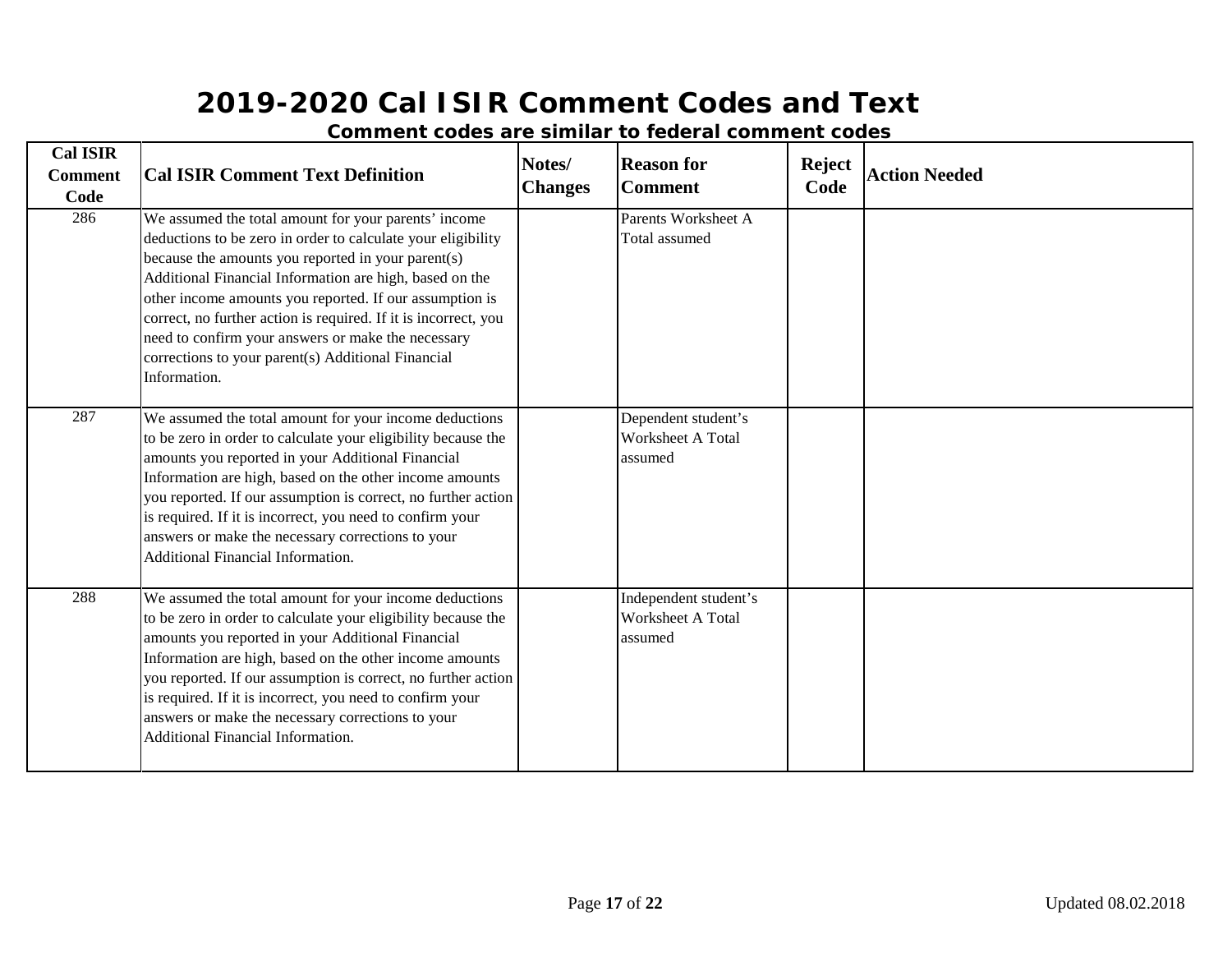| <b>Cal ISIR</b><br><b>Comment</b><br>Code | <b>Cal ISIR Comment Text Definition</b>                                                                                                                                                                                                                                                                                                                                                                                                                                                                                                                     | Notes/<br><b>Changes</b>                            | <b>Reason for</b><br><b>Comment</b>                                    | <b>Reject</b><br>Code | <b>Action Needed</b> |
|-------------------------------------------|-------------------------------------------------------------------------------------------------------------------------------------------------------------------------------------------------------------------------------------------------------------------------------------------------------------------------------------------------------------------------------------------------------------------------------------------------------------------------------------------------------------------------------------------------------------|-----------------------------------------------------|------------------------------------------------------------------------|-----------------------|----------------------|
| 297                                       | You indicated that you were homeless or at risk of being<br>homeless. Since you are over the age of 21, only your<br>Financial Aid Administrator can make the determination<br>that you meet the homeless conditions, so we have assumed<br>the answer to other homeless determinant questions to be<br>'No'. You should contact your financial aid office for<br>assistance in determining your status.                                                                                                                                                    |                                                     | <b>Assumption for Homeless</b><br>Youth questions                      |                       |                      |
| 301                                       | You did not report whether or not you will have your first<br>bachelor's degree by July 1, 2019. You need to provide an<br>answer for this item.                                                                                                                                                                                                                                                                                                                                                                                                            | Updated year<br>reference<br>from $2018$ to<br>2019 | <b>Blank Bachelor's</b><br>Degree                                      |                       |                      |
| 302                                       | You have changed your marital status or your marital status<br>date to a new response. The answer to these questions must<br>be your marital status as of the date you initially signed and<br>submitted your CA Dream Act Application. If your answers<br>do not reflect your status as of the date you initially<br>submitted your CA Dream Act Application, you need to<br>make a correction to one or both of these items.                                                                                                                              |                                                     | <b>Student's Marital Status</b><br>or Marital Status Date<br>corrected |                       |                      |
| $\overline{308}$                          | You have changed your parents' marital status or your<br>parents' marital status date to a new response. The answer<br>to these questions must be your parents' marital status as of<br>the date you initially signed and submitted your CA Dream<br>Act Application. Unless a Financial Aid Administrator has<br>instructed you to update this information, you need to make<br>a correction to one or both of these items if your answers<br>do not reflect your parents' status as of the date you<br>initially submitted your CA Dream Act Application. |                                                     | Parents' Marital Status or<br><b>Marital Status Date</b><br>corrected  |                       |                      |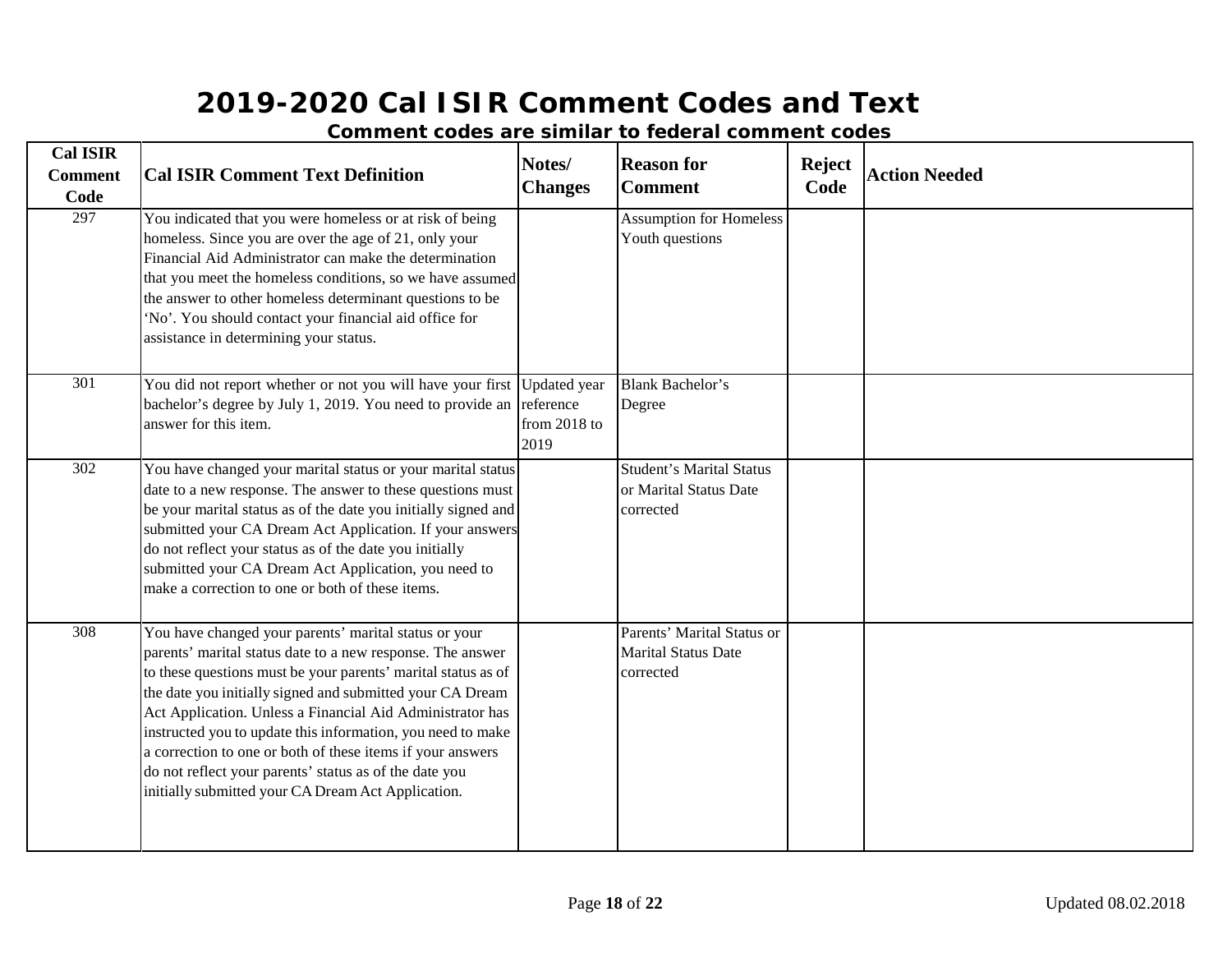#### **Summary of Changes \_\_\_\_\_\_\_\_\_\_\_\_\_\_\_\_\_\_\_**

Addition of new Comment Codes:

- 20 Males, between ages of 18 and 25, are required to register for Selective Service prior to receiving financial aid for college.
- 280 Your college is responsible for verifying your AB 540 eligibility. Check with the college's Admissions Office before the term starts.

Addition of Reject Codes Table (next page)

• None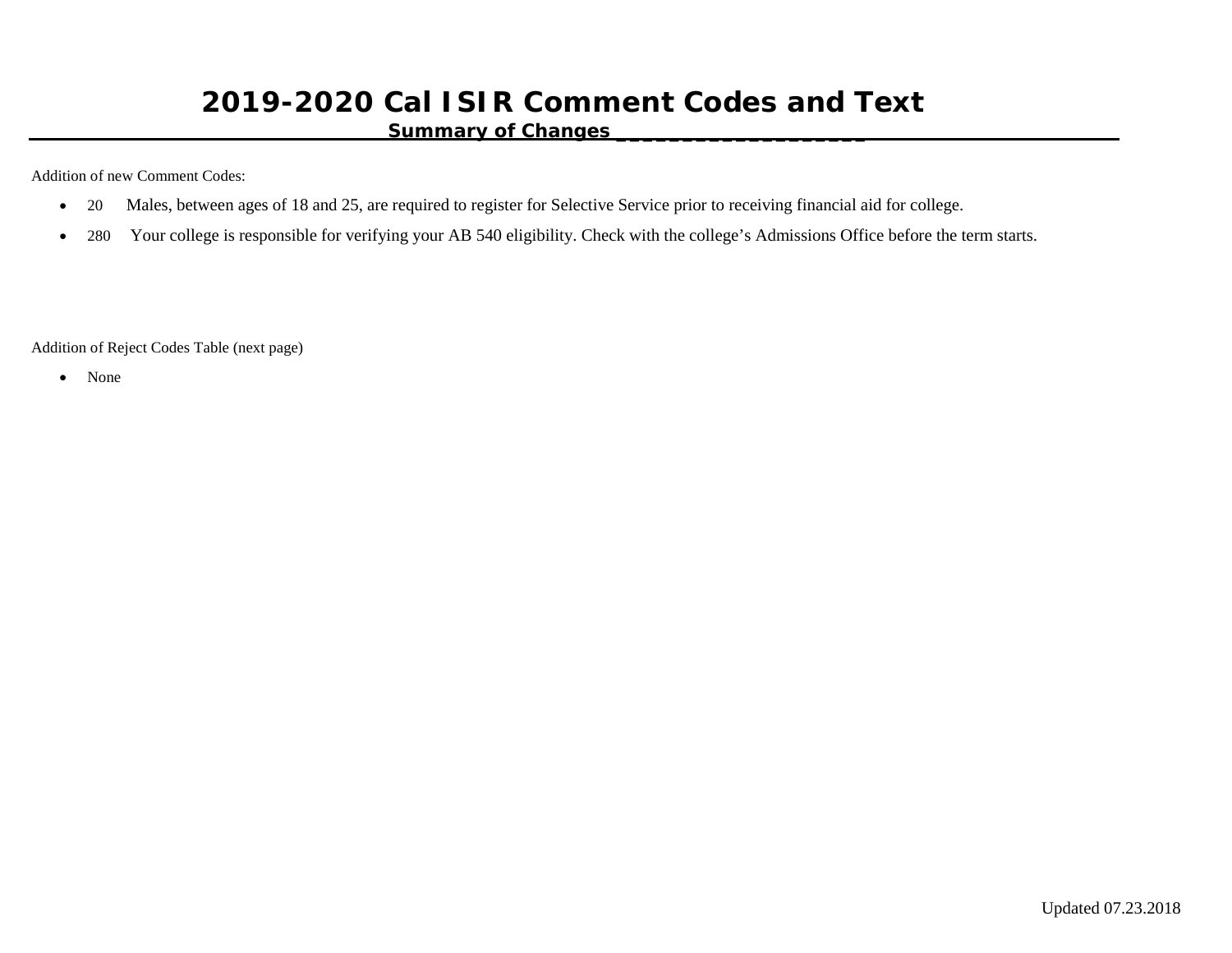# **Table of Reject Codes and How to Respond to Each**

| <b>Cal ISIR</b><br><b>Reject Code</b> | <b>Cal ISIR</b><br><b>Comment</b><br>Code | <b>Reject Reason</b>                                                                                   | <b>Action</b>                                                                                                                                                                                                                                                                                                                                                |
|---------------------------------------|-------------------------------------------|--------------------------------------------------------------------------------------------------------|--------------------------------------------------------------------------------------------------------------------------------------------------------------------------------------------------------------------------------------------------------------------------------------------------------------------------------------------------------------|
| $\mathbf{1}$                          | 150, 151                                  | Student did not meet Simplified Needs<br>Test criteria and supplemental asset<br>data left blank       | If dependent provide the following:<br>Parents' Cash, Savings, and Checking; Parents' Real Estate/Investment Net Worth and Parents'<br>Business/Investment Farm Net Worth.<br>If independent provide the following:<br>Student's Cash, Savings and Checking; Student's Real Estate/Investment Net Worth and Student's<br>Business/Investment Farm Net Worth. |
| $\overline{2}$                        | 129, 130                                  | Incomplete income information provided                                                                 | If independent provide Student and Spouse (if married) Taxed and Untaxed Income.<br>If dependent provide Parents' Taxed and Untaxed<br>Income.                                                                                                                                                                                                               |
| 3                                     | 114, 152                                  | Dependent Student and Taxes Paid is<br>greater than zero and equal to or greater<br>than AGI           | Correct or confirm (re-enter the same value) Student's Taxes Paid or AGI.                                                                                                                                                                                                                                                                                    |
| $\overline{4}$                        | 62                                        | Student's marital status date is greater than<br>the date the application was signed                   | If the Student's Marital Status Date is after the date the application was originally signed, correct the<br><b>Student's Marital Status.</b>                                                                                                                                                                                                                |
| 5                                     | 18                                        | Missing or invalid Date of Birth                                                                       | Correct the Date of Birth.                                                                                                                                                                                                                                                                                                                                   |
| 9                                     | 49, 387                                   | Match with SSA was not conducted on<br>either parent. Dependent student and one of<br>for both parents | Correct the SSN, name, and/or Date of Birth for parent 1 and/or parent 2 to achieve a full match for at least<br>one parent.<br>SSN, Last Name, or Date of Birth is missing If parents do not have an SSN, provide zeros or confirm by re-entering the zeros.                                                                                                |
| 10                                    | 168, 169                                  | Marital status and number of family<br>members are blank                                               | If dependent, review and correct Parents' Marital Status and Parents' Number of Family Members.<br>If independent, review and correct Student's Marital Status and Student's Number of Family Members.                                                                                                                                                       |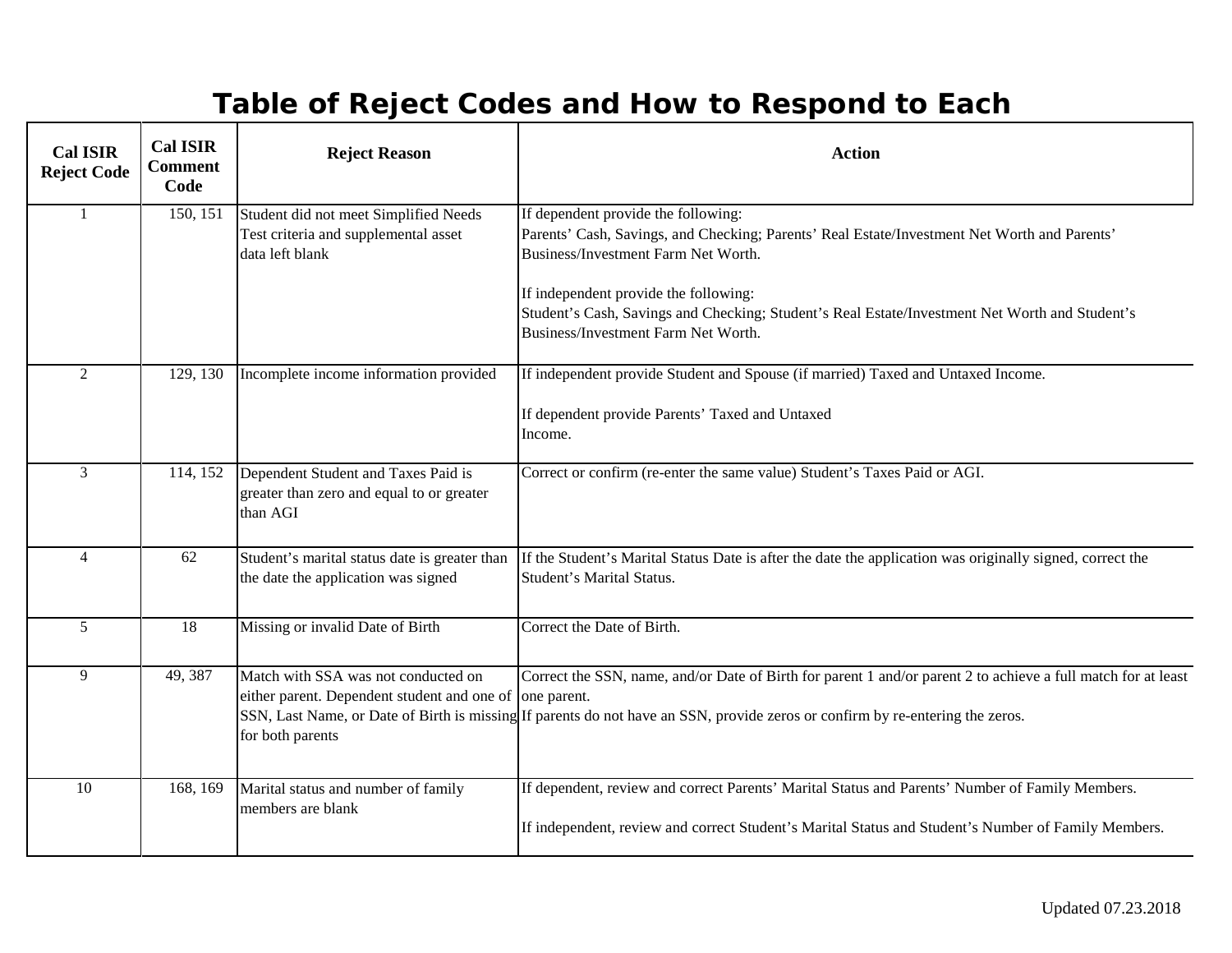### **Table of Reject Codes and How to Respond to Each**

| 11 | 89, 99   | Parents are reported as unmarried but two<br>parental incomes are reported                                       | If dependent, review and correct Parent's Marital Status or at least one of the following fields: Parent 1<br>Income From Work or Parent 2 Income From Work.                                                                                               |
|----|----------|------------------------------------------------------------------------------------------------------------------|------------------------------------------------------------------------------------------------------------------------------------------------------------------------------------------------------------------------------------------------------------|
|    |          |                                                                                                                  | If independent, Review and correct Student's Marital Status or at least one of the following fields:<br>Student's Income Earned From Work or Spouse's Income Earned From Work.                                                                             |
| 12 | 111      | Parents' Taxes Paid is greater than zero and Correct Parents' Taxes Paid or AGI.<br>equal to or greater than AGI |                                                                                                                                                                                                                                                            |
| 13 | 82       | Rejected for no name on application                                                                              | Provide the following:<br>Student's Last Name and/or Student's First Name or confirm a blank First or Last Name field if the student<br>actually has only one name.                                                                                        |
| 15 | 108      | Missing parent signature on Dream Act<br>Application or corrections.                                             | Signature correction must be made on the online Dream Act Application or a printed signature page and<br>resubmitted to the Student Aid Commission.                                                                                                        |
| 16 | 110      | Missing student signature on Web<br>application                                                                  | Signature correction must be made on a printed signature page and resubmitted to the Student Aid<br>Commission or can be corrected electronically.                                                                                                         |
| 20 | 126, 131 | above the IRS filing requirement                                                                                 | A non-tax filer is reporting an income that is Review and correct the appropriate set of data from the following: Student's Tax return completed status or<br>student's income or Parents' tax return completed status or income for parent 1 and parent 2 |
| 21 | 119      | Marital Status Date is between the<br>application date and transaction date                                      | Student should correct Student's Marital Status and Marital Status Date and make the necessary corrections<br>or have the Financial Aid Administrator set reject override 21.                                                                              |